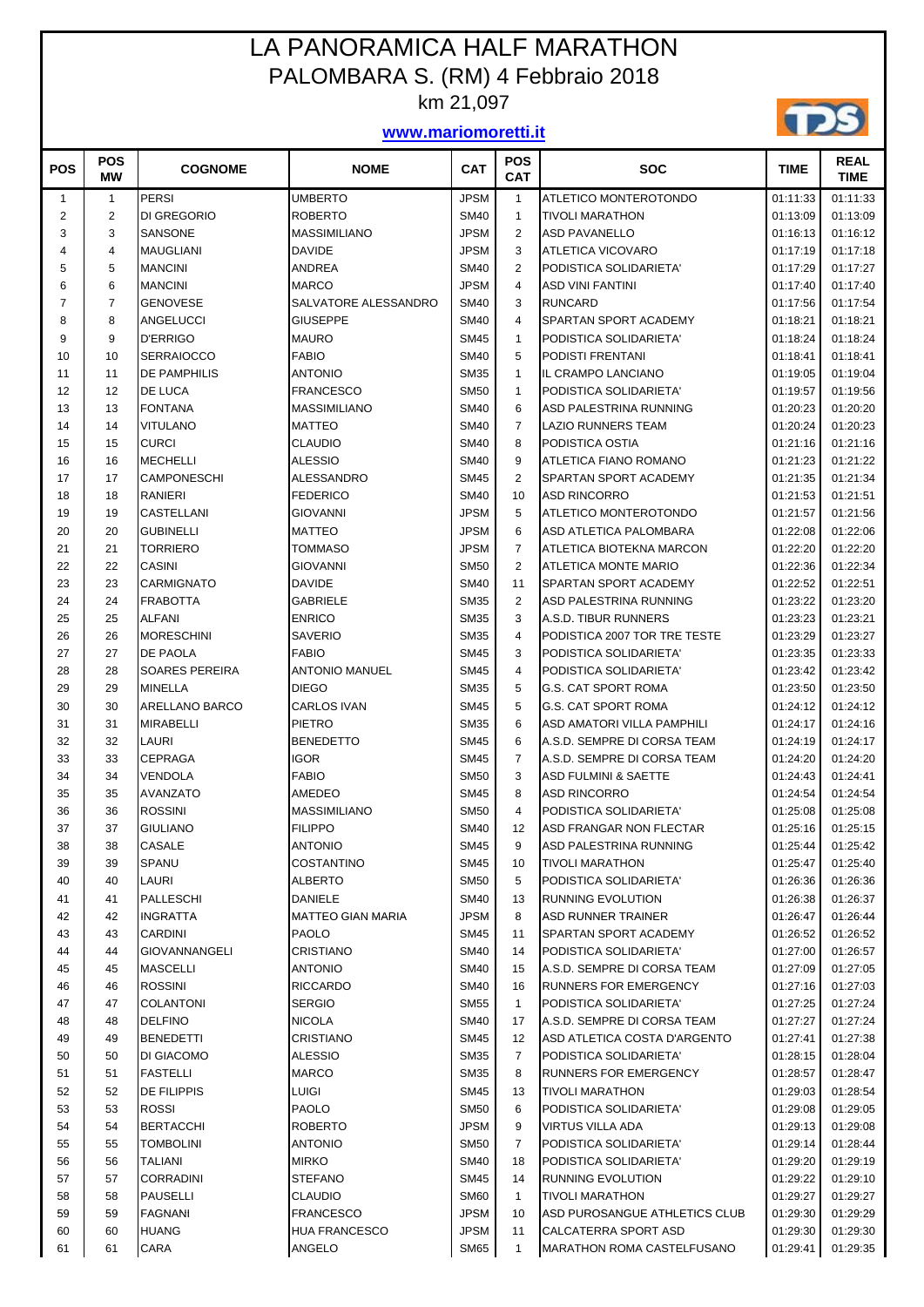| 62         | 62             | <b>BINNELLA</b>         | <b>MASSIMILIANO</b>                | <b>SM40</b>                | 19             | TIBURTINA RUNNING ROMA         | 01:29:42             | 01:29:23             |
|------------|----------------|-------------------------|------------------------------------|----------------------------|----------------|--------------------------------|----------------------|----------------------|
| 63         | 63             | <b>CORVINO</b>          | <b>GIUSEPPE</b>                    | <b>JPSM</b>                | 12             | ASD PUROSANGUE ATHLETICS CLUB  | 01:29:45             | 01:29:45             |
| 64         | 64             | <b>COLAPICCHIONI</b>    | <b>GIUSEPPE</b>                    | <b>SM40</b>                | 20             | ATLETICA FIANO ROMANO          | 01:29:46             | 01:29:27             |
| 65         | $\mathbf{1}$   | <b>BRAVETTI</b>         | ANNALAURA                          | <b>SF45</b>                | $\mathbf{1}$   | PODISTICA SOLIDARIETA'         | 01:29:57             | 01:29:55             |
| 66         | 2              | <b>PATTA</b>            | <b>PAOLA</b>                       | <b>SF40</b>                | $\mathbf{1}$   | PODISTICA SOLIDARIETA'         | 01:29:57             | 01:29:55             |
| 67         | 65             | <b>GALATI</b>           | <b>GIOVANNI</b>                    | <b>SM35</b>                | 9              | <b>ASD RINCORRO</b>            | 01:30:01             | 01:29:59             |
| 68         | 66             | <b>IRILLI</b>           | <b>EMILIANO</b>                    | <b>SM40</b>                | 21             | A.S.D. SEMPRE DI CORSA TEAM    | 01:30:05             | 01:29:52             |
| 69         | 67             | <b>BATTISTA</b>         | <b>IVANO</b>                       | <b>SM40</b>                | 22             | A.S.D. SEMPRE DI CORSA TEAM    | 01:30:06             | 01:29:53             |
| 70         | 68             | LATTANZI                | <b>TULLIO</b>                      | <b>SM45</b>                | 15             | ASD ATLETICA PALOMBARA         | 01:30:12             | 01:30:10             |
| 71         | 69             | <b>CARRONE TAMBURRO</b> | <b>LUCIO</b>                       | <b>SM55</b>                | $\overline{2}$ | S.S. LAZIO ATLETICA LEGGERA    | 01:30:19             | 01:30:19             |
| 72         | 70             | <b>GACCETTA</b>         | <b>ROMANO</b>                      | <b>SM45</b>                | 16             | <b>LAZIO RUNNERS TEAM</b>      | 01:30:35             | 01:30:33             |
| 73         | 71             | <b>RATTO</b>            | RAFFAELE                           | <b>SM35</b>                | 10             | VILLA ADA GREEN RUNNERS        | 01:30:38             | 01:30:36             |
| 74         | 72             | <b>MOLINARI</b>         | <b>DANILO</b>                      | <b>SM35</b>                | 11             | <b>TIVOLI MARATHON</b>         | 01:30:41             | 01:30:40             |
| 75         | 73             | <b>SANTALUCIA</b>       | <b>SANTO</b>                       | <b>SM40</b>                | 23             | A.S.D. SEMPRE DI CORSA TEAM    | 01:30:45             | 01:30:38             |
| 76         | 74             | <b>DE PASCALE</b>       | PASQUALINO                         | <b>SM35</b>                | 12             | <b>RUNCARD</b>                 | 01:30:46             | 01:30:44             |
| 77         | 75             | <b>CELENTANO</b>        | PIERO                              | <b>SM35</b>                | 13             | ATLETICO MONTEROTONDO          | 01:30:53             | 01:30:50             |
| 78         | 76             | <b>GIORGIO</b>          | <b>ROBERTO</b>                     | <b>SM45</b>                | 17             | <b>LAZIO RUNNERS TEAM</b>      | 01:30:57             | 01:30:55             |
| 79         | 77             | <b>SCIAMANNA</b>        | <b>DANIELE</b>                     | <b>JPSM</b>                | 13             | ASD ATLETICA PALOMBARA         | 01:30:59             | 01:30:52             |
| 80         | 78             | <b>DECEMBRINI</b>       | <b>ANTONIO</b>                     | <b>SM60</b>                | 2              | <b>TIVOLI MARATHON</b>         | 01:31:05             | 01:31:05             |
| 81         | 79             | <b>SAVINA</b>           | <b>FABIO</b>                       | <b>SM55</b>                | 3              | <b>G.S. CAT SPORT ROMA</b>     | 01:31:07             | 01:31:04             |
| 82         | 80             | CATA'                   | <b>ANDREA</b>                      | <b>JPSM</b>                | 14             | ASD ATLETICA PALOMBARA         | 01:31:26             | 01:31:26             |
| 83         | 81             | <b>PISANU</b>           | <b>FIORENZO</b>                    | <b>SM50</b>                | 8              | ATLETICO MONTEROTONDO          | 01:31:29             | 01:31:27             |
| 84         | 82             | <b>DI TERLIZZI</b>      | <b>MARCO</b>                       | <b>SM50</b>                | 9              | <b>TIVOLI MARATHON</b>         | 01:31:42             | 01:31:32             |
| 85         | 83             | <b>MELIS</b>            | <b>ANTONIO</b>                     | <b>SM55</b>                | 4              | PODISTICA 2007 TOR TRE TESTE   | 01:31:45             | 01:31:38             |
| 86         | 84             | <b>MARSANO</b>          | DANIELE COSIMO                     | <b>SM50</b>                | 10             | PODISTICA SOLIDARIETA'         | 01:31:47             | 01:31:38             |
| 87         | 85             | <b>GAROFALO</b>         | LIBORIO                            | <b>SM45</b>                | 18             | <b>SPARTAN SPORT ACADEMY</b>   | 01:31:51             | 01:31:46             |
| 88         | 86             | <b>PROSPERINI</b>       | <b>DANIELE</b>                     | <b>JPSM</b>                | 15             | A.S.D. SEMPRE DI CORSA TEAM    | 01:32:03             | 01:32:02             |
| 89         | 87             | <b>LIONETTI</b>         | <b>TONY</b>                        | <b>SM40</b>                | 24             | ASD KALI KALASAG SPORT ESTREMI | 01:32:13             | 01:32:09             |
| 90         | 88             | <b>OROPALLO</b>         | <b>FRANCO</b>                      | <b>SM55</b>                | 5              | <b>LBM SPORT TEAM</b>          | 01:32:13             | 01:32:10             |
| 91         | 89             | <b>PAVANI</b>           | <b>CLAUDIO</b>                     | <b>SM40</b>                | 25             | SPARTAN SPORT ACADEMY          | 01:32:15             | 01:32:08             |
| 92         | 90             | <b>AGUZZI</b>           | <b>PIERLUIGI</b>                   | <b>SM40</b>                | 26             | A.S.D. TIBUR RUNNERS           | 01:32:27             | 01:32:24             |
| 93         | 91             | <b>SGAMBATI</b>         | <b>MATTIA</b>                      | <b>JPSM</b>                | 16             | <b>RUNCARD</b>                 | 01:32:41             | 01:32:32             |
| 94         | 3              | <b>VINCI</b>            | SILVIA                             | <b>SF45</b>                | $\overline{2}$ | FORUM SPORT CENTER SSD SRL     | 01:32:43             | 01:32:42             |
| 95         | 92             | <b>SOLENNE</b>          | <b>ALFREDO</b>                     | <b>SM40</b>                | 27             | A.S.D. SEMPRE DI CORSA TEAM    | 01:32:45             | 01:32:35             |
| 96         | 93             | <b>SCORPO</b>           | <b>DAVIDE</b>                      | <b>SM40</b>                | 28             | AS ATLETICA VILLA GUGLIELMI    | 01:32:48             | 01:32:41             |
| 97         | 94             | <b>ILARDI</b>           | ASH                                | <b>SM45</b>                | 19             | ASD AMATORI VILLA PAMPHILI     | 01:32:53             | 01:32:47             |
| 98         | 95             | <b>RANUCCI</b>          | <b>RAFFAELE</b>                    | <b>SM45</b>                | 20             | VILLA ADA GREEN RUNNERS        | 01:32:53             | 01:32:50             |
| 99         | 96             | <b>DE ROSA</b>          | <b>MARCO</b>                       | <b>JPSM</b>                | 17             | ASD PALESTRINA RUNNING         | 01:33:01             | 01:32:59             |
| 100        | 97             | <b>FILERI</b>           | <b>GIOVANNI</b>                    | <b>SM55</b>                | 6              | FORUM SPORT CENTER SSD SRL     | 01:33:09             | 01:33:07             |
| 101        | 98             | <b>MELONI</b>           | <b>LUCIANO</b>                     | <b>SM55</b>                | 7              | <b>RUNNING EVOLUTION</b>       | 01:33:16             | 01:33:04             |
| 102        | 99             | <b>GIULIANELLI</b>      | <b>IVANO</b>                       | <b>SM40</b>                | 29             | ASD RUN FOR FUN                | 01:33:20             | 01:33:19             |
| 103        | 100            | <b>BERTI</b>            | <b>MARCO</b>                       | <b>SM40</b>                | 30             | A.S.D. TIBUR RUNNERS           | 01:33:24             | 01:33:22             |
| 104        | 101            | <b>RUSSO</b>            | DANIELE                            | <b>SM40</b>                | 31             | <b>RUNCARD</b>                 | 01:33:34             | 01:33:33             |
| 105        | 102            | <b>DE SIMONI</b>        | <b>MASSIMO</b>                     | <b>SM35</b>                | 14             | <b>RUNCARD</b>                 | 01:33:35             | 01:33:29             |
| 106        | 103            | <b>PROIETTI</b>         | ANGELO                             | <b>SM35</b>                | 15             | PODISTICA SOLIDARIETA'         | 01:33:37             | 01:33:09             |
| 107        | 104            | <b>TITTOZZI</b>         | <b>GIANNI</b>                      | <b>SM50</b>                | 11             | SPARTAN SPORT ACADEMY          | 01:33:40             | 01:33:33             |
| 108        | 105            | <b>MENEGUZZO</b>        | <b>GRAZIANO</b>                    | <b>SM50</b>                | 12             | ASD RUN FOR FUN                | 01:33:41             | 01:33:36             |
| 109        | 106            | <b>PULIGA</b>           | <b>SIMONE</b>                      | <b>SM45</b>                | 21             | ASD PUROSANGUE ATHLETICS CLUB  | 01:33:42             | 01:33:40             |
| 110        | 4              | <b>IMBUCATURA</b>       | <b>CRISTINA MARILENA</b>           | <b>SF45</b>                | 3              | <b>ASD RUN FOR FUN</b>         | 01:33:42             | 01:33:36             |
| 111        | 107            | <b>NUZZI</b>            | <b>DOMENICO</b>                    | <b>SM60</b>                | 3              | PODISTICA SOLIDARIETA'         | 01:34:11             | 01:33:55             |
| 112        | 108            | <b>MINELLA</b>          | <b>CLAUDIO</b>                     | <b>JPSM</b>                | 18             | <b>ASD RUNNER TRAINER</b>      | 01:34:15             | 01:34:12             |
| 113        | 109            | <b>DAINELLI</b>         | CLAUDIO                            | <b>SM35</b>                | 16             | <b>G.S. CAT SPORT ROMA</b>     | 01:34:16             | 01:33:58             |
| 114        | 110            | <b>GIANNINI</b>         | <b>CLAUDIO</b>                     | <b>SM45</b>                | 22             | A.S.D. SEMPRE DI CORSA TEAM    | 01:34:16             | 01:33:56             |
| 115        | 111            | <b>PETRUCCI</b>         | <b>MASSIMO</b>                     | <b>SM55</b>                | 8              | ASD PUROSANGUE ATHLETICS CLUB  | 01:34:16             | 01:34:12             |
| 116        | 112            | <b>ZINGONE</b>          | <b>ANTONIO</b>                     | <b>SM40</b>                | 32             | <b>ASD TIVOLI MARATHON</b>     | 01:34:21             | 01:34:15             |
| 117        | 113            | VILLANOVA               | <b>LUIGI</b>                       | <b>SM40</b>                | 33             | <b>RUNCARD</b>                 | 01:34:29             | 01:34:22             |
| 118        | 114            | <b>SCARANARI</b>        | ANDREA                             | <b>SM45</b>                | 23             | PODISTICA MARE DI ROMA         | 01:34:31             | 01:34:26             |
| 119        | 5              | <b>CHORODYNSKA</b>      | DANUTA                             | <b>SF40</b>                | $\overline{2}$ | A.S.D. SEMPRE DI CORSA TEAM    | 01:34:34             | 01:34:30             |
|            |                | <b>SANNA</b>            |                                    | <b>SM55</b>                | 9              | A.S.D. SEMPRE DI CORSA TEAM    |                      |                      |
| 120<br>121 | 115<br>6       | <b>RESTUCCIA</b>        | <b>GIOVANNI</b><br><b>FABIOLA</b>  | <b>SF45</b>                | $\overline{4}$ | PODISTICA SOLIDARIETA'         | 01:34:34<br>01:34:45 | 01:34:31<br>01:34:33 |
| 122        | $\overline{7}$ | <b>POMPONI</b>          | <b>STEFANIA</b>                    | <b>SF40</b>                | 3              | PODISTICA SOLIDARIETA'         | 01:35:01             | 01:34:57             |
|            |                |                         |                                    |                            |                |                                |                      |                      |
| 123        | 116            | <b>LORETI</b>           | <b>PASQUALE</b>                    | <b>SM50</b>                | 13             | <b>TIVOLI MARATHON</b>         | 01:35:01             | 01:34:53             |
| 124        | 117            | <b>MANCINI</b>          | <b>TULLIO</b>                      | <b>SM50</b>                | 14             | RUNNING EVOLUTION              | 01:35:03             | 01:34:55             |
| 125        | 118            | <b>D'ALESSIO</b>        | <b>ALEXIO</b>                      | <b>SM40</b>                | 34             | A.S.D. SEMPRE DI CORSA TEAM    | 01:35:05             | 01:34:50             |
| 126        | 119            | <b>TRIVELLI</b>         | <b>ROBERTO</b>                     | <b>SM45</b>                | 24             | <b>RUNNING EVOLUTION</b>       | 01:35:09             | 01:34:55             |
| 127        | 120            | <b>MAGGIONI</b>         | ANDREA                             | <b>SM50</b>                | 15             | ATLETICO MONTEROTONDO          | 01:35:15             | 01:35:08             |
| 128        | 121            | CAPOBIANCO              | <b>EUPLIO</b>                      | <b>SM40</b>                | 35             | ATLETICO MONTEROTONDO          | 01:35:15             | 01:35:07             |
| 129        | 122<br>123     | LAURI<br><b>PACELLA</b> | <b>FRANCESCO</b><br><b>TOMMASO</b> | <b>SM55</b><br><b>JPSM</b> | 10<br>19       | <b>ATLETICO PEGASO</b>         | 01:35:17             | 01:35:11             |
| 130        |                |                         |                                    |                            |                | ATLETICA FIANO ROMANO          | 01:35:21             | 01:35:16             |
| 131        | 124            | <b>PONTARELLI</b>       | <b>ANTONIO</b>                     | <b>SM40</b>                | 36             | ASD PALESTRINA RUNNING         | 01:35:25             | 01:35:23             |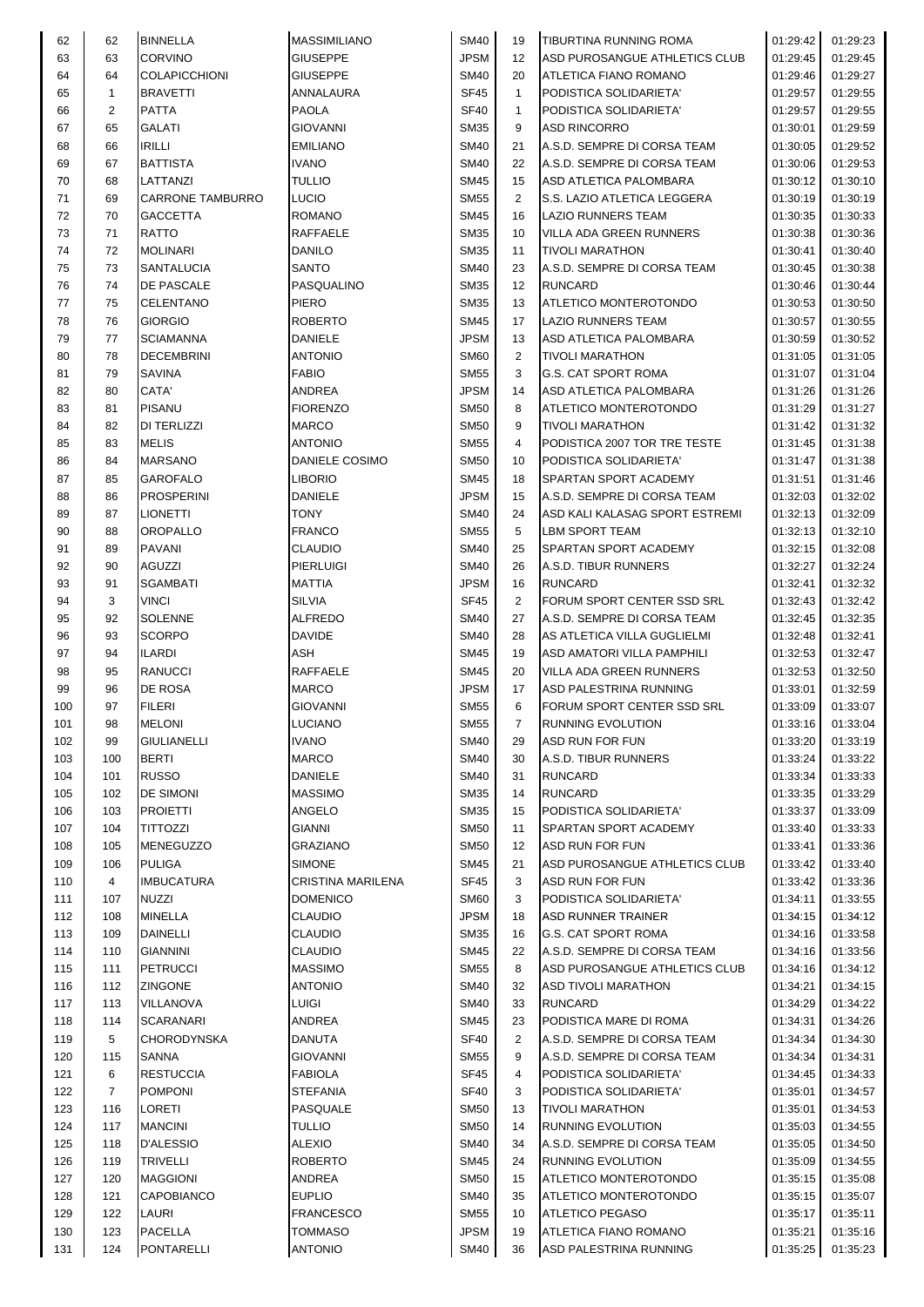| 132 | 125 | <b>FERIOZZI</b>      | ANDREA              | <b>SM45</b> | 25             | PODISTICA 2007 TOR TRE TESTE        | 01:35:26 | 01:35:18           |
|-----|-----|----------------------|---------------------|-------------|----------------|-------------------------------------|----------|--------------------|
| 133 | 126 | <b>DI FILIPPO</b>    | ALESSANDRO          | <b>SM50</b> | 16             | ASD ATLETICA PALOMBARA              | 01:35:38 | 01:35:35           |
| 134 | 127 | <b>BRUNETTI</b>      | <b>BRUNO</b>        | <b>SM50</b> | 17             | PFIZER ITALIA RUNNING TEAM          | 01:35:43 | 01:35:36           |
| 135 | 128 | <b>ORLANDI</b>       | <b>DANILO</b>       | <b>SM55</b> | 11             | PLANET SPORT RUNNING                | 01:35:50 | 01:35:36           |
| 136 | 129 | <b>MASCARO</b>       | <b>ANTONIO</b>      | <b>SM50</b> | 18             | <b>G.S. BANCARI ROMANI</b>          | 01:35:53 | 01:35:37           |
| 137 | 130 | DI ANTONIO           | <b>PATRIZIO</b>     | <b>SM55</b> | 12             | PODISTICA 2007 TOR TRE TESTE        | 01:35:53 | 01:35:46           |
| 138 | 131 | <b>VENTRONE</b>      | GENNARO             | <b>SM40</b> | 37             | A.S.D. SEMPRE DI CORSA TEAM         | 01:35:58 | 01:35:54           |
| 139 | 132 | <b>TURCHETTA</b>     | <b>UMBERTO</b>      | <b>SM40</b> | 38             | A.S.D. SEMPRE DI CORSA TEAM         | 01:35:59 | 01:35:55           |
| 140 | 133 | <b>DOMINICI</b>      | <b>TIZIANO</b>      | <b>SM45</b> | 26             | <b>LBM SPORT TEAM</b>               | 01:36:00 | 01:35:55           |
| 141 | 134 | <b>GIORGI</b>        | ARDUINO             | <b>SM60</b> | 4              | SPARTAN SPORT ACADEMY               | 01:36:01 | 01:35:52           |
| 142 | 135 | <b>PICCIONI</b>      | <b>FRANCO</b>       | <b>SM55</b> | 13             | PODISTICA SOLIDARIETA'              | 01:36:02 | 01:35:34           |
| 143 | 8   | <b>CECCHETTI</b>     | <b>DANIELA</b>      | SF35        | $\mathbf{1}$   | <b>ROMATLETICA</b>                  | 01:36:14 | 01:36:05           |
| 144 | 136 | <b>CAMPANA</b>       | VALTER              | <b>SM50</b> | 19             | SPARTAN SPORT ACADEMY               | 01:36:16 | 01:36:08           |
|     |     |                      |                     |             | 27             | <b>FULMINI E SAETTE</b>             |          |                    |
| 145 | 137 | <b>IMPERI</b>        | <b>MASSIMILIANO</b> | <b>SM45</b> |                |                                     | 01:36:19 | 01:36:08           |
| 146 | 138 | <b>CORBO</b>         | <b>DAVIDE</b>       | <b>SM50</b> | 20             | <b>TIVOLI MARATHON</b>              | 01:36:20 | 01:36:20           |
| 147 | 9   | <b>ZULLI</b>         | <b>FRANCESCA</b>    | <b>SF40</b> | $\overline{4}$ | PODISTI FRENTANI                    | 01:36:21 | 01:36:21           |
| 148 | 139 | <b>VALOROSI</b>      | ALBERICO            | <b>SM50</b> | 21             | ATLETICA FIANO ROMANO               | 01:36:30 | 01:36:11           |
| 149 | 140 | <b>MORELLATO</b>     | <b>FABIO</b>        | <b>SM40</b> | 39             | ASD ATLETICA PALOMBARA              | 01:36:33 | 01:35:57           |
| 150 | 141 | DI CASOLA            | CARLO               | <b>SM50</b> | 22             | <b>RUNCARD</b>                      | 01:36:34 | 01:36:27           |
| 151 | 142 | <b>TROIANI</b>       | <b>BENEDETTO</b>    | <b>SM55</b> | 14             | <b>G.S. LITAL</b>                   | 01:36:56 | 01:36:39           |
| 152 | 143 | <b>IACOPINO</b>      | CARMELO             | <b>SM50</b> | 23             | A.S.D. ATLETICA VILLA DE SANCTIS    | 01:36:59 | 01:36:28           |
| 153 | 144 | <b>FAZIOLI</b>       | <b>FRANCO</b>       | <b>SM50</b> | 24             | 9 92 RUNNING ASD                    | 01:37:01 | 01:36:56           |
| 154 | 145 | <b>BERRETTA</b>      | <b>ALBERTO</b>      | <b>SM50</b> | 25             | <b>TIVOLI MARATHON</b>              | 01:37:10 | 01:37:06           |
| 155 | 146 | <b>SCHISANO</b>      | <b>FRANCESCO</b>    | <b>SM65</b> | $\overline{2}$ | ASD ALBATROS ROMA                   | 01:37:10 | 01:37:09           |
| 156 | 147 | <b>RODOLICO</b>      | <b>MASSIMO</b>      | <b>SM50</b> | 26             | PODISTICA SOLIDARIETA'              | 01:37:18 | 01:37:16           |
| 157 | 148 | <b>PERCIBALLI</b>    | <b>MASSIMO</b>      | <b>SM45</b> | 28             | <b>SPARTAN SPORT ACADEMY</b>        | 01:37:21 | 01:37:16           |
| 158 | 149 | <b>PIAZZOLLA</b>     | ALESSANDRO          | <b>SM50</b> | 27             | S.S. LAZIO ATLETICA LEGGERA         | 01:37:22 | 01:37:07           |
| 159 | 150 | <b>ROSA</b>          | <b>GIANLUCA</b>     | <b>SM45</b> | 29             | ASD PUROSANGUE ATHLETICS CLUB       | 01:37:25 | 01:37:08           |
| 160 | 151 | <b>DI MICHELE</b>    | <b>FABRIZIO</b>     | <b>SM45</b> | 30             | FORUM SPORT CENTER SSD SRL          | 01:37:28 | 01:37:25           |
| 161 | 152 | <b>DE STEFANI</b>    | <b>FLAVIO</b>       | <b>JPSM</b> | 20             | FORUM SPORT CENTER SSD SRL          | 01:37:28 | 01:37:25           |
| 162 | 153 | <b>CASTELLANA</b>    | LEONE               | <b>SM65</b> | 3              | <b>G.S. BANCARI ROMANI</b>          | 01:37:29 | 01:37:28           |
| 163 | 154 | <b>BLASETTI</b>      | ALESSANDRO          | <b>JPSM</b> | 21             | ASD ATLETICA PALOMBARA              | 01:37:31 | 01:37:24           |
| 164 | 155 | <b>OLIVERI</b>       | ADRIANO             | <b>SM35</b> | 17             | <b>G.S. BANCARI ROMANI</b>          | 01:37:43 | 01:37:27           |
| 165 | 156 | <b>MORMILE</b>       | ARMANDO             | <b>SM55</b> | 15             | PODISTICA SOLIDARIETA'              | 01:37:46 | 01:37:42           |
| 166 | 157 | <b>CICCARELLI</b>    | <b>GIANPAOLO</b>    | <b>SM40</b> | 40             | ATLETICO MONTEROTONDO               | 01:38:03 | 01:37:29           |
| 167 |     | <b>ANTONIOZZI</b>    | <b>EMILIANO</b>     | <b>SM40</b> |                | A.S.D. SEMPRE DI CORSA TEAM         |          |                    |
|     | 158 |                      |                     |             | 41             |                                     | 01:38:11 | 01:38:03           |
| 168 | 159 | <b>CANNELLA</b>      | ANDREA              | <b>SM40</b> | 42             | ATLETICO MONTEROTONDO               | 01:38:17 | 01:38:09           |
| 169 | 160 | <b>FOLCHI</b>        | <b>GABRIELE</b>     | <b>SM50</b> | 28             | PODISTICA SOLIDARIETA'              | 01:38:18 | 01:38:02           |
| 170 | 161 | GIL                  | PIOTR MICHAL        | <b>JPSM</b> | 22             | <b>RUNCARD</b>                      | 01:38:30 | 01:38:14           |
| 171 | 10  | CARDARELLI           | <b>MARCELLA</b>     | SF40        | 5              | PODISTICA SOLIDARIETA'              |          | 01:38:31  01:38:27 |
| 172 | 162 | <b>TRIPARI</b>       | <b>FRANCESCO</b>    | <b>SM40</b> | 43             | A.S.D. SEMPRE DI CORSA TEAM         | 01:38:33 | 01:38:21           |
| 173 | 163 | <b>ANGELUCCI</b>     | <b>STEFANO</b>      | <b>SM40</b> | 44             | <b>ASD PODISTI VALMONTONE</b>       | 01:38:35 | 01:38:20           |
| 174 | 164 | DI BONIFACIO         | <b>ENZO</b>         | <b>SM40</b> | 45             | ATLETICA FIANO ROMANO               | 01:38:36 | 01:38:17           |
| 175 | 165 | <b>MINEI</b>         | <b>MARCO</b>        | <b>SM45</b> | 31             | PFIZER ITALIA RUNNING TEAM          | 01:38:37 | 01:38:31           |
| 176 | 11  | <b>CUCCI</b>         | VALERIA             | SF35        | $\overline{2}$ | PFIZER ITALIA RUNNING TEAM          | 01:38:37 | 01:38:33           |
| 177 | 166 | <b>SERRECCHIA</b>    | <b>ROMOLO</b>       | <b>SM45</b> | 32             | A.S.D. SEMPRE DI CORSA TEAM         | 01:38:40 | 01:38:33           |
| 178 | 167 | PETRUCCI             | <b>MARCO</b>        | <b>SM50</b> | 29             | <b>TIVOLI MARATHON</b>              | 01:38:43 | 01:38:33           |
| 179 | 168 | <b>VASSELLI</b>      | <b>MICHELE</b>      | <b>SM45</b> | 33             | PODISTICA SOLIDARIETA'              | 01:38:44 | 01:38:29           |
| 180 | 169 | <b>BRIENZA</b>       | <b>MAURO</b>        | <b>SM45</b> | 34             | <b>G.S. CAT SPORT ROMA</b>          | 01:38:47 | 01:38:22           |
| 181 | 170 | ZAZZA                | DANIELE             | <b>SM35</b> | 18             | <b>RUNNING EVOLUTION</b>            | 01:38:48 | 01:38:42           |
| 182 | 171 | <b>TEODORI</b>       | <b>LUIGI</b>        | <b>SM55</b> | 16             | ATLETICO MONTEROTONDO               | 01:38:48 | 01:38:26           |
| 183 | 172 | <b>MOCCIA</b>        | <b>GIUSEPPE</b>     | <b>SM35</b> | 19             | PODISTICA SOLIDARIETA'              | 01:38:49 | 01:38:40           |
| 184 | 173 | <b>TOMASSI</b>       | <b>SIMONE</b>       | <b>SM35</b> | 20             | ASD PALESTRINA RUNNING              | 01:38:58 | 01:38:56           |
| 185 | 174 | <b>CELLAMARE</b>     | <b>ANTONIO</b>      | <b>SM40</b> | 46             | <b>RUNCARD</b>                      | 01:39:05 | 01:39:00           |
| 186 | 175 | CAREDDA              | <b>LUCIANO</b>      | <b>SM40</b> | 47             | <b>RUNNERS FOR EMERGENCY</b>        | 01:39:05 | 01:38:55           |
| 187 | 176 | <b>GUBINELLI</b>     | <b>POMPILIO</b>     | <b>SM50</b> | 30             | ASD ATLETICA PALOMBARA              | 01:39:09 | 01:38:48           |
| 188 | 177 | PANELLA              | <b>STEFANO</b>      | <b>SM40</b> | 48             | PODISTICA SOLIDARIETA'              | 01:39:10 | 01:38:55           |
| 189 | 178 | DI RIENZO            | <b>CLAUDIO</b>      | <b>SM50</b> | 31             | A.S.D. SEMPRE DI CORSA TEAM         | 01:39:11 |                    |
| 190 | 179 | <b>GREGORIO</b>      | <b>CRISTIANO</b>    | <b>SM45</b> | 35             | <b>OSTIA FAMILYRUNNING</b>          | 01:39:13 | 01:38:59           |
|     |     |                      | ARCANGELO           | <b>SM60</b> |                |                                     |          | 01:39:09           |
| 191 | 180 | <b>RAMPINI</b>       |                     |             | 5              | ASD PALESTRINA RUNNING              | 01:39:13 | 01:39:12           |
| 192 | 181 | <b>DONATI</b>        | <b>ALBERTO</b>      | <b>SM55</b> | 17             | ASD RUN FOR FUN                     | 01:39:15 | 01:39:08           |
| 193 | 182 | <b>JACOANGELI</b>    | <b>MANUEL</b>       | <b>SM55</b> | 18             | ASD CIRCOLO MIN. AFFARI ESTERI      | 01:39:16 | 01:38:53           |
| 194 | 183 | <b>NOBILI</b>        | LUCIANO             | <b>SM55</b> | 19             | <b>ASD CORRI CURES</b>              | 01:39:17 | 01:38:57           |
| 195 | 12  | <b>RULLI</b>         | <b>CRISTINA</b>     | SF45        | 5              | A.S.D. SEMPRE DI CORSA TEAM         | 01:39:17 | 01:39:15           |
| 196 | 184 | <b>ZILLI</b>         | ANTONINO            | <b>SM55</b> | 20             | <b>TIVOLI MARATHON</b>              | 01:39:18 | 01:38:54           |
| 197 | 13  | <b>MARCOCCIA</b>     | MANUELA             | SF45        | 6              | ASD ATLETICA CITTA' DEI PAPI ANAGNI | 01:39:18 | 01:39:09           |
| 198 | 185 | <b>LOPS</b>          | <b>PIERLUIGI</b>    | <b>SM40</b> | 49             | A.S.D. ATLETICA VILLA DE SANCTIS    | 01:39:26 | 01:39:18           |
| 199 | 186 | <b>CIRELLI</b>       | <b>FELICE</b>       | <b>SM40</b> | 50             | POLISPORTIVA COLLI ANIENE           | 01:39:26 | 01:39:18           |
| 200 | 187 | <b>RUBIU</b>         | ALESSANDRO          | <b>SM40</b> | 51             | <b>TIVOLI MARATHON</b>              | 01:39:31 | 01:39:23           |
| 201 | 188 | <b>OCCHIONORELLI</b> | <b>PIETRO</b>       | <b>SM50</b> | 32             | ATLETICA FIANO ROMANO               | 01:39:33 | 01:39:14           |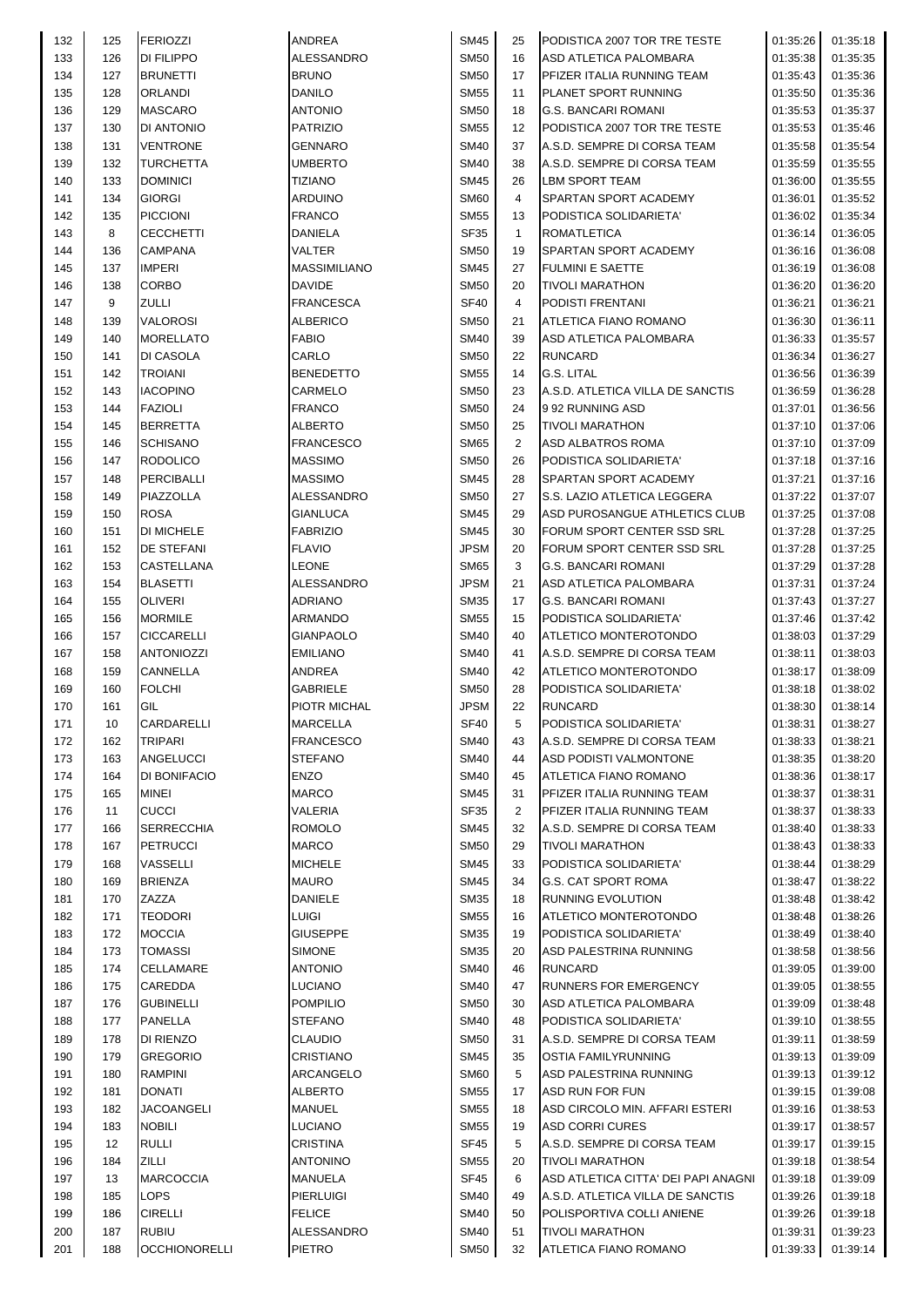| 202 | 14  | <b>PAOLESSI</b>       | <b>PAOLA</b>        | SF <sub>50</sub> | $\mathbf{1}$   | RIFONDAZIONE PODISTICA           | 01:39:34 | 01:39:10 |
|-----|-----|-----------------------|---------------------|------------------|----------------|----------------------------------|----------|----------|
| 203 | 189 | SALVATORE             | <b>FABRIZIO</b>     | <b>SM50</b>      | 33             | ASD INTESA ATLETICA              | 01:39:35 | 01:39:13 |
| 204 | 190 | <b>FARNESI</b>        | <b>ANDREA</b>       | <b>SM50</b>      | 34             | <b>ATLETICO PEGASO</b>           | 01:39:40 | 01:39:35 |
| 205 | 191 | <b>PENTA</b>          | <b>EMANUELE</b>     | <b>SM45</b>      | 36             | ASD AMATORI VILLA PAMPHILI       | 01:39:43 | 01:39:07 |
|     |     |                       |                     |                  |                |                                  |          |          |
| 206 | 192 | <b>TESTA</b>          | <b>VINCENZO</b>     | <b>SM60</b>      | 6              | A.S.D. ESERCITO CECCHIGNOLA      | 01:39:43 | 01:39:12 |
| 207 | 193 | <b>CALABRINI</b>      | <b>CESARE</b>       | <b>JPSM</b>      | 23             | ATLETICA FIANO ROMANO            | 01:39:53 | 01:39:34 |
| 208 | 194 | CRETAZZO              | <b>ENRICO</b>       | <b>SM40</b>      | 52             | PODISTICA CIAMPINO               | 01:39:53 | 01:39:41 |
| 209 | 195 | ANGELONI              | SANDRO              | <b>SM55</b>      | 21             | A.S.D. SEMPRE DI CORSA TEAM      | 01:39:54 | 01:39:42 |
| 210 | 196 | ORTOLANI              | <b>FRANCESCO</b>    | <b>SM45</b>      | 37             | <b>G.S. CAT SPORT ROMA</b>       | 01:39:58 | 01:39:43 |
| 211 | 197 | CASTIGLIONE           | <b>ANTONINO</b>     | <b>SM40</b>      | 53             | <b>LBM SPORT TEAM</b>            | 01:40:06 | 01:39:50 |
| 212 | 198 | <b>CONTE</b>          | <b>DAVIDE</b>       | <b>SM35</b>      | 21             | <b>RUNCARD</b>                   | 01:40:08 | 01:39:27 |
| 213 | 15  | <b>GAMBERALE</b>      | GIOVANNA            | <b>SF45</b>      | $\overline{7}$ | <b>LBM SPORT TEAM</b>            | 01:40:10 | 01:40:06 |
| 214 | 199 | <b>FERRACCI</b>       |                     |                  | 22             | ASD PALESTRINA RUNNING           |          |          |
|     |     |                       | <b>MARIO</b>        | <b>SM55</b>      |                |                                  | 01:40:19 | 01:40:17 |
| 215 | 200 | <b>RINALDI</b>        | <b>ADRIANO</b>      | <b>SM35</b>      | 22             | A.S.D. SEMPRE DI CORSA TEAM      | 01:40:19 | 01:40:14 |
| 216 | 201 | <b>PITTI</b>          | <b>ALESSIO</b>      | <b>JPSM</b>      | 24             | A.S.D. SEMPRE DI CORSA TEAM      | 01:40:19 | 01:40:14 |
| 217 | 202 | DI CENSI              | <b>RICCARDO</b>     | <b>JPSM</b>      | 25             | A.S.D. SEMPRE DI CORSA TEAM      | 01:40:19 | 01:40:06 |
| 218 | 203 | <b>MATTEUCCI</b>      | GIUSEPPE            | <b>SM60</b>      | $\overline{7}$ | ASD ATLETICA VITA ROMA           | 01:40:22 | 01:40:18 |
| 219 | 204 | LAMANUZZI             | <b>DOMENICO</b>     | <b>SM45</b>      | 38             | A.S.D. SEMPRE DI CORSA TEAM      | 01:40:22 | 01:40:11 |
| 220 | 205 | <b>FORMICA</b>        | <b>FABRIZIO</b>     | <b>SM40</b>      | 54             | <b>RUNCARD</b>                   | 01:40:31 | 01:40:27 |
| 221 | 206 | <b>GIORDANO</b>       | ALESSANDRO          | <b>SM45</b>      | 39             | <b>ATLETICA INPS RM275</b>       | 01:40:34 | 01:40:30 |
| 222 |     |                       | <b>MICHELE</b>      |                  |                | <b>TIBURTINA RUNNING ROMA</b>    |          |          |
|     | 207 | <b>BUMBACA</b>        |                     | <b>SM55</b>      | 23             |                                  | 01:40:38 | 01:40:29 |
| 223 | 16  | <b>JEDRUSIK</b>       | MAGDALENA AGATA     | <b>SF40</b>      | 6              | <b>RUNCARD</b>                   | 01:40:42 | 01:40:31 |
| 224 | 208 | <b>TRUSIANI</b>       | <b>GIAMPIERO</b>    | SM45             | 40             | A.S.D. SEMPRE DI CORSA TEAM      | 01:40:44 | 01:40:30 |
| 225 | 209 | <b>RISPOLI</b>        | GAETANO             | <b>SM60</b>      | 8              | ASD ATLETICA VITA ROMA           | 01:40:45 | 01:40:23 |
| 226 | 210 | <b>VENTURA</b>        | ALESSANDRO          | SM40             | 55             | PODISTICA SOLIDARIETA'           | 01:40:46 | 01:40:41 |
| 227 | 211 | LATINI                | <b>PATRIZIO</b>     | <b>SM50</b>      | 35             | ASD ATLETICA PALOMBARA           | 01:40:53 | 01:40:47 |
| 228 | 212 | <b>PARISI</b>         | NICOLA MARCELLO     | <b>SM45</b>      | 41             | <b>ASD RINCORRO</b>              | 01:40:53 | 01:40:46 |
| 229 | 213 | <b>AMATUCCI</b>       | <b>DARIO</b>        | <b>SM55</b>      | 24             | <b>ATLETICO PEGASO</b>           | 01:40:57 | 01:40:50 |
|     |     |                       |                     |                  |                |                                  |          |          |
| 230 | 214 | <b>ASCANI</b>         | SANDRO              | <b>SM60</b>      | 9              | PODISTICA 2007 TOR TRE TESTE     | 01:41:01 | 01:40:53 |
| 231 | 215 | <b>ELVIRETTI</b>      | <b>GIUSEPPE</b>     | <b>SM55</b>      | 25             | ASD PUROSANGUE ATHLETICS CLUB    | 01:41:06 | 01:41:03 |
| 232 | 216 | <b>PIGNATARO</b>      | <b>WILLIAM</b>      | <b>SM40</b>      | 56             | A.S.D. ATLETICA VILLA DE SANCTIS | 01:41:10 | 01:40:55 |
| 233 | 217 | <b>CHELLINI</b>       | <b>DARIO</b>        | <b>SM40</b>      | 57             | A.S.D. SEMPRE DI CORSA TEAM      | 01:41:13 | 01:40:55 |
| 234 | 218 | MARTELLA              | <b>MASSIMO</b>      | <b>SM50</b>      | 36             | <b>TIVOLI MARATHON</b>           | 01:41:14 | 01:41:11 |
| 235 | 17  | <b>CONTINO</b>        | SILVANA             | <b>SF45</b>      | 8              | ASD ATLETICA PALOMBARA           | 01:41:15 | 01:41:01 |
| 236 | 18  | <b>COGNETTI</b>       | <b>MICHELA</b>      | <b>SF35</b>      | 3              | <b>RUNNERS FOR EMERGENCY</b>     | 01:41:19 | 01:41:08 |
| 237 | 219 | <b>FRITTELLA</b>      | <b>MARCO</b>        | <b>SM45</b>      | 42             | A.S.D. SEMPRE DI CORSA TEAM      | 01:41:19 | 01:41:10 |
|     | 220 | <b>DI MARCELLO</b>    | <b>BERARDO</b>      | <b>SM65</b>      |                | ATLETICA FIANO ROMANO            | 01:41:38 |          |
| 238 |     |                       |                     |                  | 4              |                                  |          | 01:41:21 |
| 239 | 221 | <b>ANGIONE</b>        | <b>FRANCESCO</b>    | SM45             | 43             | ASD ATLETICO CASAL MONASTERO     | 01:41:49 | 01:41:28 |
| 240 | 222 | <b>OLIVA</b>          | <b>RAFFAELE</b>     | <b>SM60</b>      | 10             | PODISTICA 2007 TOR TRE TESTE     | 01:41:54 | 01:41:47 |
| 241 | 223 | <b>PASCUCCI</b>       | <b>ALESSANDRO</b>   | <b>SM55</b>      | 26             | PODISTICA SOLIDARIETA'           | 01:41:57 | 01:41:57 |
| 242 | 19  | <b>FARACE</b>         | <b>MARIA GRAZIA</b> | SF40             | $\overline{7}$ | <b>G.S. CAT SPORT ROMA</b>       | 01:41:59 | 01:41:45 |
| 243 | 224 | <b>GIAMBARTOLOMEI</b> | <b>PAOLO</b>        | SM45             | 44             | ASD PIANO MA ARRIVIAMO           | 01:42:07 | 01:42:01 |
| 244 | 225 | <b>DI BELLA</b>       | GIANCARLO           | <b>SM50</b>      | 37             | PODISTICA SOLIDARIETA'           | 01:42:08 | 01:41:52 |
| 245 | 226 | <b>GIOVANNUCCI</b>    | <b>MARCO</b>        | <b>SM50</b>      | 38             | S.S. LAZIO ATLETICA LEGGERA      | 01:42:08 | 01:42:06 |
| 246 | 20  | <b>DELLA BELLA</b>    | <b>MARINA</b>       | <b>SF40</b>      | 8              | <b>ASD FREE RUNNERS</b>          | 01:42:08 | 01:42:06 |
|     |     |                       |                     |                  |                |                                  |          |          |
| 247 | 21  | <b>IANNILLI</b>       | VALENTINA           | <b>JPSF</b>      | $\mathbf{1}$   | <b>TIVOLI MARATHON</b>           | 01:42:11 | 01:41:42 |
| 248 | 227 | <b>MORETTI</b>        | ANTONIO             | SM35             | 23             | <b>RUNNING EVOLUTION</b>         | 01:42:13 | 01:42:00 |
| 249 | 228 | <b>PASIALIS</b>       | DIMITRI             | SM50             | 39             | ATLETICA FIANO ROMANO            | 01:42:13 | 01:41:54 |
| 250 | 229 | <b>SCANNAVINO</b>     | <b>SIMONE</b>       | <b>SM40</b>      | 58             | <b>RUNCARD</b>                   | 01:42:13 | 01:42:03 |
| 251 | 230 | <b>PANI</b>           | <b>FRANCESCO</b>    | <b>JPSM</b>      | 26             | ASD ATLETICA PALOMBARA           | 01:42:16 | 01:42:01 |
| 252 | 231 | <b>BOLDRINI</b>       | ALESSANDRO          | <b>SM50</b>      | 40             | MARATHON ROMA CASTELFUSANO       | 01:42:20 | 01:42:11 |
| 253 | 232 | ANTONANGELO           | <b>STEFANO</b>      | <b>SM55</b>      | 27             | PODISTICA SOLIDARIETA'           | 01:42:21 | 01:42:04 |
| 254 | 233 | <b>CROCETTI</b>       | CRISTIAN            | <b>JPSM</b>      | 27             | A.S.D. SEMPRE DI CORSA TEAM      | 01:42:22 | 01:42:03 |
|     |     |                       |                     |                  |                |                                  |          |          |
| 255 | 234 | <b>GALLI</b>          | UBALDO              | <b>SM65</b>      | 5              | PODISTICA 2007 TOR TRE TESTE     | 01:42:24 | 01:42:15 |
| 256 | 235 | <b>ZARATTI</b>        | <b>MASSIMO</b>      | <b>SM40</b>      | 59             | <b>RUNNING EVOLUTION</b>         | 01:42:29 | 01:42:16 |
| 257 | 236 | <b>BERNARDINI</b>     | ALESSANDRO          | <b>SM40</b>      | 60             | TIBURTINA RUNNING ROMA           | 01:42:40 | 01:42:20 |
| 258 | 22  | <b>DAINESE</b>        | ALESSANDRA          | <b>SF40</b>      | 9              | S.S. LAZIO ATLETICA LEGGERA      | 01:42:43 | 01:42:28 |
| 259 | 237 | <b>STAROCCIA</b>      | <b>RICCARDO</b>     | <b>SM35</b>      | 24             | PODISTICA SOLIDARIETA'           | 01:42:44 | 01:42:43 |
| 260 | 238 | <b>GIOVINAZZO</b>     | ALESSANDRO          | <b>SM40</b>      | 61             | ATLETICO MONTEROTONDO            | 01:42:46 | 01:42:37 |
| 261 | 239 | <b>ROSSI</b>          | <b>PIERLUIGI</b>    | <b>SM55</b>      | 28             | PODISTICA SOLIDARIETA'           | 01:42:47 | 01:42:31 |
| 262 | 23  | <b>ANCONA</b>         | CARLA               | <b>SF50</b>      | $\overline{2}$ | PODISTICA SOLIDARIETA'           | 01:42:47 | 01:42:33 |
|     |     |                       |                     |                  |                |                                  |          |          |
| 263 | 240 | <b>LOLLI</b>          | LUIGI               | SM55             | 29             | ASD ATLETICA ENERGIA ROMA        | 01:42:47 | 01:42:39 |
| 264 | 24  | <b>COSTANTINI</b>     | ADELE               | <b>SF40</b>      | 10             | ASD ATLETICA PALOMBARA           | 01:42:49 | 01:42:34 |
| 265 | 241 | <b>DEL GROSSO</b>     | ANTONIO             | SM45             | 45             | ATLETICO MONTEROTONDO            | 01:42:54 | 01:42:46 |
| 266 | 242 | VALLONE               | <b>DAVID</b>        | <b>SM50</b>      | 41             | <b>RUNNERS FOR EMERGENCY</b>     | 01:42:58 | 01:42:49 |
| 267 | 243 | <b>LANCIOTTI</b>      | ALESSANDRO          | <b>SM45</b>      | 46             | A.S.D. SEMPRE DI CORSA TEAM      | 01:42:59 | 01:42:47 |
| 268 | 244 | <b>MASCARELLO</b>     | SEBASTIANO          | <b>SM60</b>      | 11             | PODISTICA SOLIDARIETA'           | 01:43:00 | 01:42:38 |
| 269 | 245 | <b>ROSSI</b>          | CRISTIANO           | <b>SM45</b>      | 47             | ATLETICO MONTEROTONDO            | 01:43:02 | 01:42:28 |
| 270 | 246 | <b>SALI</b>           | <b>DIEGO</b>        | <b>SM40</b>      | 62             | ATLETICO MONTEROTONDO            | 01:43:05 | 01:42:55 |
| 271 | 247 | <b>BOCCUCCIA</b>      |                     | <b>SM35</b>      | 25             | RUNNING EVOLUTION                | 01:43:07 |          |
|     |     |                       | <b>IVAN</b>         |                  |                |                                  |          | 01:42:53 |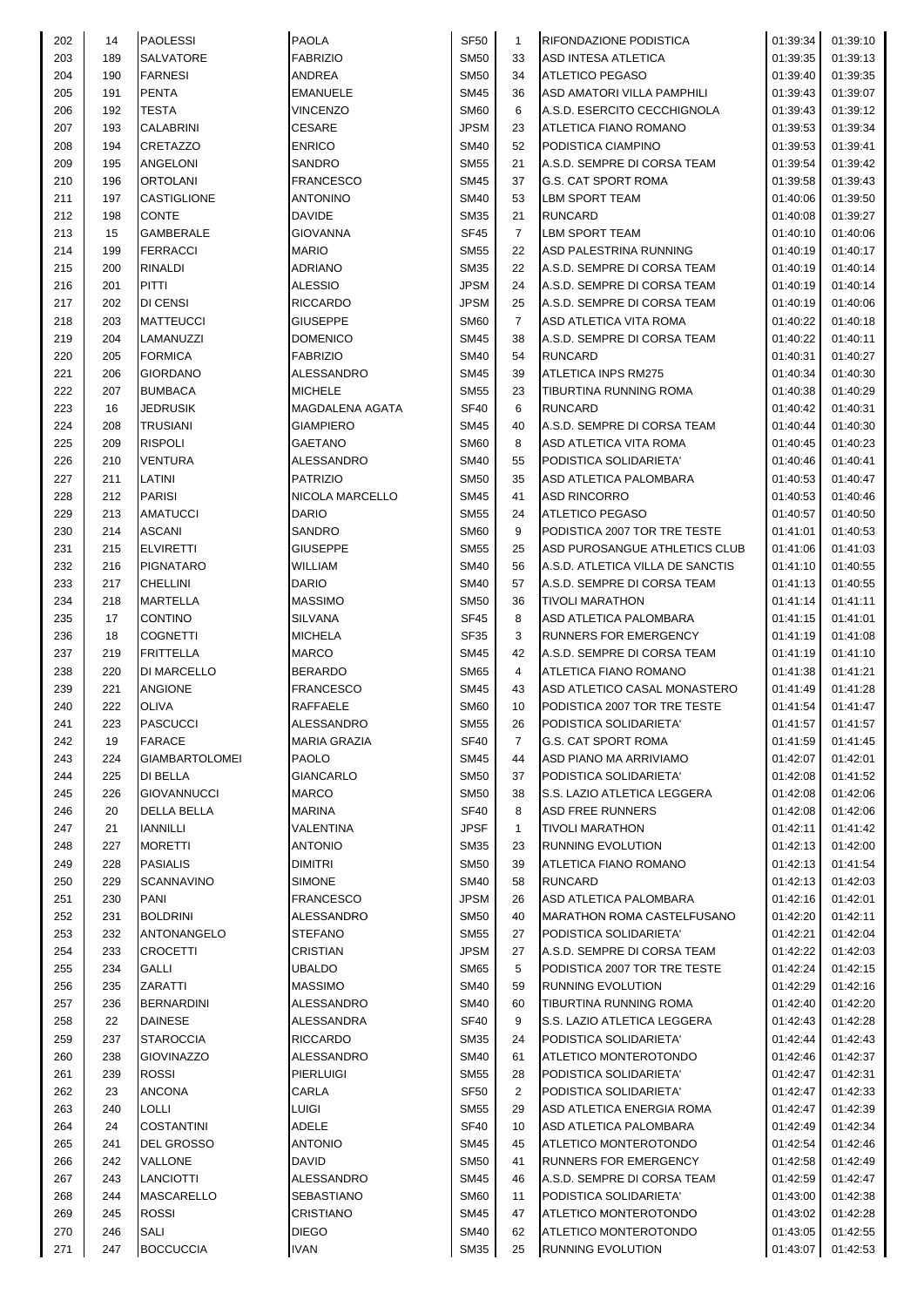| 272 | 25  | <b>MUZILLO PEREZ</b> | <b>UNICE</b>            | <b>SF40</b> | 11             | PODISTICA VEIO                      | 01:43:08 | 01:42:57          |
|-----|-----|----------------------|-------------------------|-------------|----------------|-------------------------------------|----------|-------------------|
| 273 | 248 | <b>ALESSANDRONI</b>  | <b>ALESSIO</b>          | <b>SM40</b> | 63             | PODISTICA 2007 TOR TRE TESTE        | 01:43:10 | 01:43:02          |
| 274 | 249 | <b>PERNA</b>         | <b>LUCA</b>             | <b>SM40</b> | 64             | SPARTAN SPORT ACADEMY               | 01:43:11 | 01:43:01          |
| 275 | 250 | <b>CECCARELLI</b>    | PAOLO                   | <b>SM65</b> | 6              | ASD ATLETICA VITA ROMA              | 01:43:13 | 01:42:51          |
| 276 | 26  | <b>BENNATI</b>       | <b>JLENIA</b>           | <b>JPSF</b> | $\overline{2}$ | A.S.D. SEMPRE DI CORSA TEAM         | 01:43:15 | 01:42:58          |
| 277 | 251 | <b>CORTESE</b>       | <b>ANTONIO</b>          | <b>SM60</b> | 12             | PODISTICA CIAMPINO                  |          | 01:43:18          |
|     |     |                      |                         |             |                |                                     | 01:43:19 |                   |
| 278 | 252 | <b>CLEMENTI</b>      | <b>PAOLO</b>            | <b>SM45</b> | 48             | <b>ASD ATLETICA PALOMBARA</b>       | 01:43:22 | 01:43:14          |
| 279 | 253 | MELE                 | GIUSEPPE                | <b>SM45</b> | 49             | <b>RUNCARD</b>                      | 01:43:23 | 01:42:54          |
| 280 | 254 | DE SOSSI             | ARMANDO                 | <b>SM50</b> | 42             | <b>ATLETICO PEGASO</b>              | 01:43:23 | 01:43:17          |
| 281 | 255 | SCASSEDDU            | CARLO                   | <b>SM55</b> | 30             | ATLETICO MONTEROTONDO               | 01:43:33 | 01:43:27          |
| 282 | 27  | <b>SPESCHA</b>       | LAURA                   | <b>SF50</b> | 3              | PODISTICA SOLIDARIETA'              | 01:43:38 | 01:43:25          |
| 283 | 256 | <b>FEDELE</b>        | <b>FEDERICO</b>         | <b>SM45</b> | 50             | <b>ASD LUNGOILTEVERE</b>            | 01:43:46 | 01:43:20          |
| 284 | 257 | SQUADRANI            | <b>MAURIZIO</b>         | <b>SM40</b> | 65             | <b>ATLETICA FIANO ROMANO</b>        | 01:43:47 | 01:43:28          |
| 285 | 28  | <b>CICETTI</b>       | <b>SIMONA</b>           | SF35        | 4              | ATLETICO MONTEROTONDO               | 01:43:54 | 01:43:39          |
| 286 | 258 | <b>CAPOMAGI</b>      | <b>GIANCARLO</b>        | <b>SM35</b> | 26             | <b>RUNNING EVOLUTION</b>            | 01:43:55 | 01:43:44          |
| 287 | 259 | VORIA                | <b>GIUSEPPE</b>         | <b>SM40</b> | 66             | <b>RUNNING EVOLUTION</b>            | 01:43:55 | 01:43:45          |
|     |     |                      |                         |             |                |                                     |          |                   |
| 288 | 29  | <b>BINI</b>          | <b>TIZIANA</b>          | <b>SF40</b> | 12             | AMICI PARCO CASTELLI ROMANI         | 01:43:56 | 01:43:42          |
| 289 | 260 | <b>SEMPRINI</b>      | <b>ROBERTO</b>          | <b>SM50</b> | 43             | <b>G.S. LITAL</b>                   | 01:44:01 | 01:43:45          |
| 290 | 261 | <b>DIARIO</b>        | <b>MARIO</b>            | <b>SM65</b> | $\overline{7}$ | <b>ASD FULMINI &amp; SAETTE</b>     | 01:44:08 | 01:43:59          |
| 291 | 30  | <b>PIZZUTI</b>       | <b>STEFANIA</b>         | <b>SF45</b> | 9              | RUNNING EVOLUTION                   | 01:44:18 | 01:44:00          |
| 292 | 262 | FRATTAROLA           | <b>MARCO</b>            | <b>SM35</b> | 27             | ASD PALESTRINA RUNNING              | 01:44:22 | 01:44:19          |
| 293 | 263 | <b>CIGNITTI</b>      | <b>MASSIMILIANO</b>     | <b>SM45</b> | 51             | <b>ITALIANA RUNNING</b>             | 01:44:23 | 01:43:55          |
| 294 | 31  | <b>MORARU</b>        | ANGELA                  | <b>SF45</b> | 10             | A.S.D. SEMPRE DI CORSA TEAM         | 01:44:23 | 01:44:04          |
| 295 | 264 | TRASTULLI            | <b>MASSIMILIANO</b>     | <b>SM40</b> | 67             | <b>ITALIANA RUNNING</b>             | 01:44:23 | 01:43:54          |
| 296 | 265 | <b>ROSCIOLI</b>      | <b>MAURO</b>            | <b>SM50</b> | 44             | RUNNING EVOLUTION                   | 01:44:23 | 01:44:08          |
|     |     |                      |                         |             |                |                                     |          |                   |
| 297 | 266 | CAROZZA              | <b>ANTONIO</b>          | <b>SM50</b> | 45             | <b>ATLETICO PEGASO</b>              | 01:44:25 | 01:44:05          |
| 298 | 267 | CATTANEO             | <b>DANILO</b>           | <b>SM50</b> | 46             | <b>G.S. BANCARI ROMANI</b>          | 01:44:34 | 01:44:18          |
| 299 | 32  | <b>TOSETTO</b>       | ANGELA                  | <b>SF35</b> | 5              | ASD ESERCITO CECCHIGNOLA            | 01:44:34 | 01:44:11          |
| 300 | 268 | <b>PUCCI</b>         | <b>MARCO</b>            | <b>SM50</b> | 47             | PODISTICA SOLIDARIETA'              | 01:44:34 | 01:44:09          |
| 301 | 33  | <b>PUCCI</b>         | <b>MARIANNA</b>         | <b>SF45</b> | 11             | <b>TIVOLI MARATHON</b>              | 01:44:47 | 01:44:40          |
| 302 | 34  | ZANNINOTTI           | <b>ALESSIA</b>          | SF45        | 12             | <b>ASD RINCORRO</b>                 | 01:44:53 | 01:44:44          |
| 303 | 269 | DI GASPARE           | <b>MICHELE</b>          | <b>SM50</b> | 48             | <b>LAZIO RUNNERS TEAM</b>           | 01:44:56 | 01:44:52          |
| 304 | 270 | <b>SCIAMANNA</b>     | <b>ROBERTO</b>          | <b>SM35</b> | 28             | ASD ATLETICA PALOMBARA              | 01:44:56 | 01:44:48          |
| 305 | 35  | <b>BUSTOS</b>        | GABRIELA MARIANA        | SF45        | 13             | <b>ASD RINCORRO</b>                 | 01:44:56 | 01:44:47          |
| 306 | 36  |                      | <b>CRISTINA CARMELA</b> | <b>JPSF</b> | 3              | <b>RUNCARD</b>                      |          |                   |
|     |     | SOLANO               |                         |             |                |                                     | 01:44:56 | 01:44:24          |
| 307 | 37  | <b>PERILLI</b>       | <b>LUCIA</b>            | <b>SF45</b> | 14             | PODISTICA SOLIDARIETA'              | 01:45:09 | 01:44:55          |
| 308 | 271 | <b>MARINO</b>        | <b>FABIO</b>            | <b>SM50</b> | 49             | A.S.D. ATLETICA VILLA DE SANCTIS    | 01:45:16 | 01:44:59          |
| 309 | 272 | <b>ALFIERI</b>       | <b>MARCO</b>            | <b>SM40</b> | 68             | VILLA ADA GREEN RUNNERS             | 01:45:19 | 01:44:47          |
| 310 | 273 | <b>MORGIA</b>        | <b>ROMEO</b>            | <b>SM50</b> | 50             | ASD ATLETICA CITTA' DEI PAPI ANAGNI | 01:45:21 | 01:45:18          |
| 311 | 274 | <b>BULTRINI</b>      | <b>AGOSTINO</b>         | <b>SM45</b> | 52             | TIBURTINA RUNNING ROMA              |          | 01:45:23 01:45:05 |
| 312 | 275 | <b>BULTRINI</b>      | <b>MICHELE</b>          | <b>SM40</b> | 69             | <b>G.S. CAT SPORT ROMA</b>          | 01:45:24 | 01:45:07          |
| 313 | 38  | <b>PESAVENTO</b>     | LIVIA                   | <b>SF50</b> | 4              | RUNNERS FOR EMERGENCY               | 01:45:24 | 01:45:05          |
| 314 | 276 | <b>COCCIOLETTI</b>   | <b>STEFANO</b>          | <b>SM55</b> | 31             | <b>ATLETICO PEGASO</b>              | 01:45:27 | 01:45:11          |
| 315 | 277 | <b>BALDI</b>         | <b>MARCO</b>            | <b>SM45</b> | 53             | PODISTICA SOLIDARIETA'              | 01:45:34 | 01:45:12          |
| 316 | 39  | <b>LIPPI</b>         | <b>FRANCESCA</b>        | SF45        | 15             |                                     | 01:45:37 | 01:45:35          |
|     |     |                      |                         |             |                | PODISTICA SOLIDARIETA'              |          |                   |
| 317 | 278 | VITO                 | <b>GIUSEPPE</b>         | <b>SM55</b> | 32             | <b>ASD RUN FOR FUN</b>              | 01:45:38 | 01:45:33          |
| 318 | 279 | SANFILIPPO           | ANDREA                  | <b>SM50</b> | 51             | <b>ATLETICO PEGASO</b>              | 01:45:42 | 01:45:37          |
| 319 | 280 | <b>GIUSTI</b>        | <b>EMILIANO</b>         | <b>SM45</b> | 54             | A.S.D. GO RUNNING                   | 01:45:45 | 01:45:27          |
| 320 | 281 | ARISTEI              | <b>ROBERTO</b>          | <b>SM60</b> | 13             | <b>ASD FORHANS TEAM</b>             | 01:45:51 | 01:45:34          |
| 321 | 282 | CATARINOZZI          | AUGUSTO                 | <b>SM50</b> | 52             | LBM SPORT TEAM                      | 01:46:08 | 01:45:47          |
| 322 | 283 | VASSELLI             | <b>TULLIO</b>           | <b>SM45</b> | 55             | <b>RUNCARD</b>                      | 01:46:08 | 01:45:48          |
| 323 | 284 | ADAMI                | <b>LUCA</b>             | <b>SM35</b> | 29             | PODISTICA SOLIDARIETA'              | 01:46:09 | 01:45:48          |
| 324 | 40  | <b>PENNESE</b>       | <b>CARMELA</b>          | SF45        | 16             | A.S.D. GO RUNNING                   | 01:46:10 | 01:45:39          |
| 325 | 285 | LISI                 | <b>CLAUDIO</b>          | <b>SM45</b> | 56             | ATLETICA FIANO ROMANO               | 01:46:10 | 01:45:50          |
|     |     | <b>PIGNATARO</b>     |                         | <b>JPSM</b> |                |                                     |          |                   |
| 326 | 286 |                      | <b>FABIO</b>            |             | 28             | A.S.D. ATLETICA VILLA DE SANCTIS    | 01:46:21 | 01:46:06          |
| 327 | 287 | <b>MICOZZI</b>       | <b>ETTORE</b>           | <b>SM60</b> | 14             | PODISTICA 2007 TOR TRE TESTE        | 01:46:21 | 01:46:14          |
| 328 | 288 | LESDI                | <b>GIANLUCA</b>         | <b>SM45</b> | 57             | <b>RUNCARD</b>                      | 01:46:26 | 01:46:00          |
| 329 | 289 | DI STEFANO           | ANGELO                  | <b>SM40</b> | 70             | TIBURTINA RUNNING ROMA              | 01:46:28 | 01:46:06          |
| 330 | 290 | COSSIO LA ROSA       | PAULO FELIX             | <b>SM50</b> | 53             | A.S.D. PIANO MA ARRIVIAMO           | 01:46:31 | 01:46:17          |
| 331 | 291 | <b>CANTORE</b>       | <b>PAOLO</b>            | <b>SM35</b> | 30             | PODISTICA SOLIDARIETA'              | 01:46:32 | 01:46:02          |
| 332 | 41  | <b>MALPICCI</b>      | ARIANNA                 | <b>SF40</b> | 13             | A.S.D. SEMPRE DI CORSA TEAM         | 01:46:36 | 01:46:19          |
| 333 | 292 | <b>BATTISTINI</b>    | <b>MARCO</b>            | <b>SM35</b> | 31             | ASD ATLETICA PALOMBARA              | 01:46:37 | 01:46:30          |
| 334 | 42  | <b>KACHENGE</b>      | <b>JANE</b>             | SF60        | $\mathbf{1}$   | ASD ATLETICA VITA ROMA              | 01:46:37 | 01:46:20          |
| 335 | 293 | <b>CARRARINI</b>     | <b>EVARISTO</b>         | <b>SM70</b> | $\mathbf{1}$   | <b>TIVOLI MARATHON</b>              | 01:46:49 | 01:46:42          |
|     |     |                      |                         |             |                |                                     |          |                   |
| 336 | 294 | LETIZIA              | <b>PAOLO</b>            | <b>SM55</b> | 33             | <b>ASD RINCORRO</b>                 | 01:46:50 | 01:46:40          |
| 337 | 295 | <b>FEUDALE</b>       | MARZIALE                | <b>SM60</b> | 15             | PODISTICA SOLIDARIETA'              | 01:46:56 | 01:46:19          |
| 338 | 296 | CARNEVALE            | <b>FERDINANDO</b>       | <b>SM55</b> | 34             | <b>TIVOLI MARATHON</b>              | 01:46:58 | 01:46:27          |
| 339 | 297 | D'ABBIERI            | PIETRO PAOLO            | <b>SM45</b> | 58             | TIBURTINA RUNNING ROMA              | 01:47:01 | 01:46:39          |
|     |     |                      |                         |             |                |                                     |          |                   |
| 340 | 298 | <b>BIAGIOLI</b>      | <b>MARCO</b>            | <b>SM45</b> | 59             | RUNNERS FOR EMERGENCY               | 01:47:06 | 01:46:54          |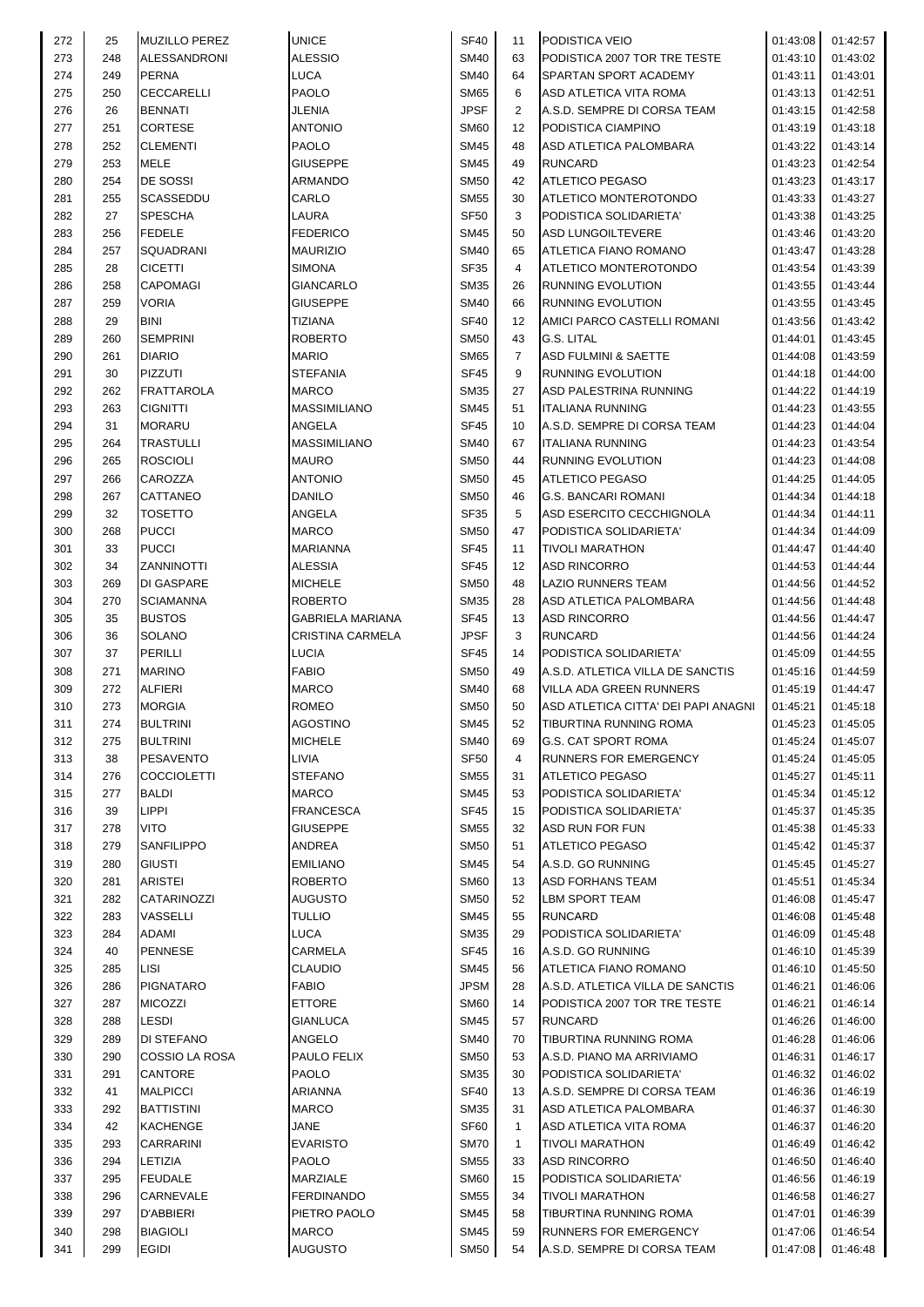| 342 | 300 | <b>BAZZONI</b>              | ANDREA                   | <b>SM45</b> | 60             | ASD INTESA ATLETICA                 | 01:47:11 | 01:46:49 |
|-----|-----|-----------------------------|--------------------------|-------------|----------------|-------------------------------------|----------|----------|
| 343 | 301 | <b>GATTO</b>                | CARLO                    | <b>SM35</b> | 32             | ASD INTESA ATLETICA                 | 01:47:14 | 01:46:52 |
| 344 | 302 | <b>PERETTI</b>              | <b>MARCO</b>             | <b>SM35</b> | 33             | <b>RUNNERS FOR EMERGENCY</b>        | 01:47:16 | 01:47:04 |
| 345 | 303 | <b>ROBERTI</b>              | LUCA                     | <b>SM45</b> | 61             | ASD ATLETICA PALOMBARA              | 01:47:21 | 01:46:49 |
| 346 | 304 | <b>LISTA</b>                | <b>ANTONIO</b>           | <b>SM60</b> | 16             | PODISTICA SOLIDARIETA'              | 01:47:25 | 01:46:51 |
| 347 | 43  | <b>SILVESTRI</b>            | ANNA                     | <b>SF55</b> | $\mathbf{1}$   | PODISTICA SOLIDARIETA'              | 01:47:28 | 01:47:16 |
| 348 | 305 | <b>MATTIUCCI</b>            | <b>MARCO</b>             | <b>SM45</b> | 62             | <b>RUNCARD</b>                      | 01:47:31 | 01:47:03 |
| 349 | 306 | COSTI                       | <b>SERGIO</b>            | <b>SM45</b> | 63             | RUNNERS FOR EMERGENCY               | 01:47:39 | 01:47:27 |
| 350 | 307 | PELLEGRINI                  | <b>CLAUDIO</b>           | <b>SM65</b> | 8              | ASD ATLETICA VITA ROMA              | 01:47:42 | 01:47:15 |
| 351 | 308 | <b>LOCHE</b>                | <b>ROBERTO</b>           | <b>SM55</b> | 35             | ASD PUROSANGUE ATHLETICS CLUB       | 01:47:44 | 01:47:30 |
| 352 | 309 | <b>FABIANI</b>              | <b>FRANCESCO</b>         | <b>SM45</b> | 64             | ASD ATLETICA PALOMBARA              | 01:47:45 | 01:47:31 |
| 353 | 44  | <b>CIACCIA</b>              | CHIARA                   | <b>SF40</b> | 14             | <b>LBM SPORT TEAM</b>               | 01:47:45 |          |
|     |     | <b>PEDACE</b>               | <b>ANNA MARIA</b>        |             |                |                                     |          | 01:47:24 |
| 354 | 45  |                             |                          | <b>SF50</b> | 5              | A.S.D. ATLETICA VILLA DE SANCTIS    | 01:47:51 | 01:47:16 |
| 355 | 310 | <b>BRUGHITTA</b>            | <b>FEDERICO</b>          | <b>SM40</b> | 71             | <b>ASD RINCORRO</b>                 | 01:47:55 | 01:47:45 |
| 356 | 311 | CAPOGNA                     | <b>STEFANO</b>           | <b>SM50</b> | 55             | <b>RUNNING EVOLUTION</b>            | 01:47:56 | 01:47:42 |
| 357 | 46  | <b>FOROTTI</b>              | DANIELA                  | <b>SF45</b> | 17             | <b>ATLETICO PEGASO</b>              | 01:48:07 | 01:48:00 |
| 358 | 312 | CORTESE                     | <b>MAURIZIO</b>          | SM50        | 56             | <b>ATLETICO PEGASO</b>              | 01:48:07 | 01:48:00 |
| 359 | 313 | <b>KRAICSOVITS</b>          | <b>THOMAS</b>            | <b>SM40</b> | 72             | ASD LUNGOILTEVERE                   | 01:48:09 | 01:47:44 |
| 360 | 314 | <b>PERROTTA</b>             | GIORGIO                  | <b>SM35</b> | 34             | <b>ASD LUNGOILTEVERE</b>            | 01:48:10 | 01:47:44 |
| 361 | 315 | CASSANESE                   | LUIGI                    | <b>SM55</b> | 36             | PFIZER ITALIA RUNNING TEAM          | 01:48:11 | 01:47:56 |
| 362 | 316 | <b>VARONE</b>               | <b>ROBERTO</b>           | <b>SM60</b> | 17             | <b>ATLETICO PEGASO</b>              | 01:48:13 | 01:47:53 |
| 363 | 317 | <b>BORTOLONI</b>            | <b>FABIO</b>             | <b>SM45</b> | 65             | PODISTICA SOLIDARIETA'              | 01:48:15 | 01:47:49 |
| 364 | 318 | <b>TARDIOLO</b>             | <b>DANIELE</b>           | <b>SM35</b> | 35             | <b>RUNCARD</b>                      | 01:48:17 | 01:47:51 |
| 365 | 319 | <b>MARIANI</b>              | <b>GIOVANNI BATTISTA</b> | <b>SM60</b> | 18             | PODISTICA SOLIDARIETA'              | 01:48:23 | 01:48:13 |
| 366 | 320 | <b>PIACENTINI</b>           | ANDREA                   | SM45        | 66             | S.S. LAZIO ATLETICA LEGGERA         | 01:48:23 | 01:48:08 |
| 367 | 321 | <b>CIPOLLONI</b>            | <b>PAOLO</b>             | <b>SM50</b> | 57             | <b>TIVOLI MARATHON</b>              | 01:48:25 | 01:47:46 |
| 368 | 47  | AMMAZZALORSO                | ANNALISA                 | <b>SF50</b> | 6              | PODISTICA SOLIDARIETA'              | 01:48:27 | 01:48:16 |
| 369 | 322 | <b>MICOZZI</b>              | <b>MAURIZIO</b>          | <b>SM50</b> | 58             | <b>MARCIATORI SIMBRUINI SUBIACO</b> | 01:48:29 | 01:47:59 |
| 370 | 323 | <b>TROCCIA</b>              | <b>MARCO</b>             | SM45        | 67             | <b>RUNCARD</b>                      | 01:48:29 | 01:48:26 |
| 371 | 324 | SAVASTANO                   | <b>FRANCESCO</b>         | <b>SM65</b> | 9              | <b>LBM SPORT TEAM</b>               | 01:48:29 | 01:47:54 |
| 372 | 325 | GAZZOLA                     | <b>MARCO</b>             | <b>SM35</b> | 36             | <b>RUNCARD</b>                      | 01:48:39 | 01:48:09 |
| 373 | 48  | <b>TOMMASIELLO</b>          | LUCIA                    | <b>SF45</b> | 18             | <b>WORLD RUNNING ACADEMY</b>        | 01:48:43 | 01:48:29 |
| 374 | 49  | <b>CECCONI</b>              | <b>ELISABETTA</b>        | <b>SF40</b> | 15             | TIBURTINA RUNNING ROMA              | 01:48:45 | 01:48:18 |
| 375 | 326 | <b>BONIFACI</b>             | <b>ALESSIO</b>           | <b>SM45</b> | 68             | <b>TIVOLI MARATHON</b>              | 01:48:46 | 01:48:16 |
|     | 327 | <b>PALOMBO</b>              | <b>ITALO</b>             |             |                |                                     |          |          |
| 376 |     |                             | <b>DARIO</b>             | <b>SM50</b> | 59             | ASD ATLETICA CITTA' DEI PAPI ANAGNI | 01:48:50 | 01:48:47 |
| 377 | 328 | <b>NOSSERI</b>              |                          | <b>JPSM</b> | 29             | ASD PODISTI VALMONTONE              | 01:48:52 | 01:48:21 |
| 378 | 329 | <b>BUA</b>                  | <b>FABIO</b>             | <b>SM45</b> | 69             | <b>CYCLENESS</b>                    | 01:48:54 | 01:48:27 |
| 379 | 330 | <b>ARCANGELI</b>            | <b>MAURO</b>             | SM50        | 60             | <b>CYCLENESS</b>                    | 01:48:55 | 01:48:28 |
| 380 | 331 | <b>LUNGARINI</b>            | <b>MARCO</b>             | SM45        | 70             | <b>CALCATERRA SPORT ASD</b>         | 01:49:04 | 01:48:44 |
| 381 | 50  | <b>ALESSANDRELLI</b>        | <b>MARUSKA</b>           | SF40        | 16             | <b>RUNNERS FOR EMERGENCY</b>        | 01:49:04 | 01:48:47 |
| 382 | 332 | ORLANDO                     | ALESSANDRO               | <b>SM60</b> | 19             | TIBURTINA RUNNING ROMA              | 01:49:18 | 01:48:48 |
| 383 | 333 | VAGNATI                     | <b>DOMENICO</b>          | SM55        | 37             | <b>ASD MEDITERRANEA</b>             | 01:49:24 | 01:49:19 |
| 384 | 51  | <b>SALVATORI</b>            | SARA                     | <b>SF40</b> | 17             | <b>TIVOLI MARATHON</b>              | 01:49:30 | 01:49:00 |
| 385 | 334 | <b>LEONETTI</b>             | MARCO                    | <b>SM40</b> | 73             | ASD LUNGOILTEVERE                   | 01:49:37 | 01:49:10 |
| 386 | 335 | <b>BRILLO</b>               | LUIGI                    | <b>SM55</b> | 38             | <b>ASD LUNGOILTEVERE</b>            | 01:49:37 | 01:49:12 |
| 387 | 336 | <b>GRANITO</b>              | <b>ANTONGIULIO</b>       | SM55        | 39             | <b>ASD RINCORRO</b>                 | 01:49:43 | 01:49:29 |
| 388 | 337 | <b>D'ONOFRIO</b>            | <b>FAUSTO</b>            | <b>SM55</b> | 40             | ASD PALESTRINA RUNNING              | 01:49:47 | 01:49:44 |
| 389 | 338 | <b>GRACILI</b>              | <b>PIETRO</b>            | <b>SM60</b> | 20             | G.S. LITAL                          | 01:49:49 | 01:49:31 |
| 390 | 339 | <b>MARINO</b>               | <b>ANTONIO</b>           | <b>SM40</b> | 74             | PODISTICA SOLIDARIETA'              | 01:49:59 | 01:49:38 |
| 391 | 340 | <b>MASTROBUONO BATTISTI</b> | <b>PAOLO</b>             | <b>JPSM</b> | 30             | <b>RUNCARD</b>                      | 01:50:05 | 01:49:26 |
| 392 | 341 | <b>TOMASSI</b>              | <b>FABRIZIO</b>          | <b>SM45</b> | 71             | <b>LAZIO RUNNERS TEAM</b>           | 01:50:16 | 01:50:13 |
| 393 | 342 | <b>GIORGI</b>               | <b>MARCO</b>             | <b>SM50</b> | 61             | ASD PUROSANGUE ATHLETICS CLUB       | 01:50:19 | 01:50:16 |
| 394 | 343 | <b>GIUDICI</b>              | <b>FABIO</b>             | <b>SM40</b> | 75             | PODISTICA SOLIDARIETA'              | 01:50:25 | 01:50:03 |
| 395 | 344 | <b>BOMBINI</b>              | GIANCARLO                | <b>SM45</b> | 72             | <b>G.S. CAT SPORT ROMA</b>          | 01:50:27 | 01:50:23 |
| 396 | 345 | <b>AMENDOLA</b>             | <b>GIOVANNI</b>          | <b>SM50</b> | 62             | <b>ASD LUNGOILTEVERE</b>            | 01:50:34 | 01:50:08 |
| 397 | 52  | LAGAMBA                     | CARMELA                  | <b>SF45</b> | 19             | PODISTICA SOLIDARIETA'              | 01:50:37 | 01:50:25 |
| 398 | 346 | DI BARTOLOMEO               | JACOPO                   | <b>JPSM</b> | 31             | A.S.D. SEMPRE DI CORSA TEAM         | 01:50:43 | 01:50:29 |
|     |     |                             |                          | <b>JPSF</b> |                |                                     |          |          |
| 399 | 53  | DE SIMONE                   | CHIARA                   |             | 4              | S.S. LAZIO ATLETICA LEGGERA         | 01:50:49 | 01:50:26 |
| 400 | 347 | <b>CONSOLI</b>              | <b>SIMONE</b>            | <b>SM40</b> | 76             | TIBURTINA RUNNING ROMA              | 01:51:05 | 01:50:36 |
| 401 | 54  | <b>RAFFO</b>                | FEDERICA                 | <b>SF40</b> | 18             | <b>UISP ROMA</b>                    | 01:51:18 | 01:50:57 |
| 402 | 55  | CERA                        | LOREDANA                 | <b>SF50</b> | $\overline{7}$ | ASD PUROSANGUE ATHLETICS CLUB       | 01:51:22 | 01:51:19 |
| 403 | 348 | <b>CORRIERI</b>             | <b>FERDINANDO</b>        | <b>SM50</b> | 63             | <b>RUNNING EVOLUTION</b>            | 01:51:38 | 01:51:20 |
| 404 | 349 | <b>LUCIA</b>                | <b>EMANUELE</b>          | SM40        | 77             | <b>RUNCARD</b>                      | 01:51:41 | 01:51:23 |
| 405 | 56  | PEZZUTO                     | VALENTINA                | <b>SF45</b> | 20             | <b>TIVOLI MARATHON</b>              | 01:51:44 | 01:51:44 |
| 406 | 350 | <b>FRANCIOSI</b>            | ANDREA                   | <b>SM50</b> | 64             | ASD PUROSANGUE ATHLETICS CLUB       | 01:51:45 | 01:51:34 |
| 407 | 351 | <b>PICCHI</b>               | <b>ANTONIO</b>           | <b>SM55</b> | 41             | RUNNING EVOLUTION                   | 01:51:46 | 01:51:34 |
| 408 | 352 | <b>PITOLLI</b>              | CLAUDIO                  | <b>SM60</b> | 21             | <b>RUNNING EVOLUTION</b>            | 01:52:02 | 01:51:49 |
| 409 | 353 | <b>LUCIDI</b>               | <b>FABIO</b>             | <b>SM50</b> | 65             | RIFONDAZIONE PODISTICA              | 01:52:12 | 01:51:42 |
| 410 | 354 | <b>GAGLIOPPA</b>            | PIERLUCA                 | <b>SM50</b> | 66             | RIFONDAZIONE PODISTICA              | 01:52:12 | 01:51:41 |
| 411 | 355 | <b>SEVERA</b>               | <b>TONINO</b>            | <b>SM55</b> | 42             | <b>G.S. CAT SPORT ROMA</b>          | 01:52:12 | 01:51:38 |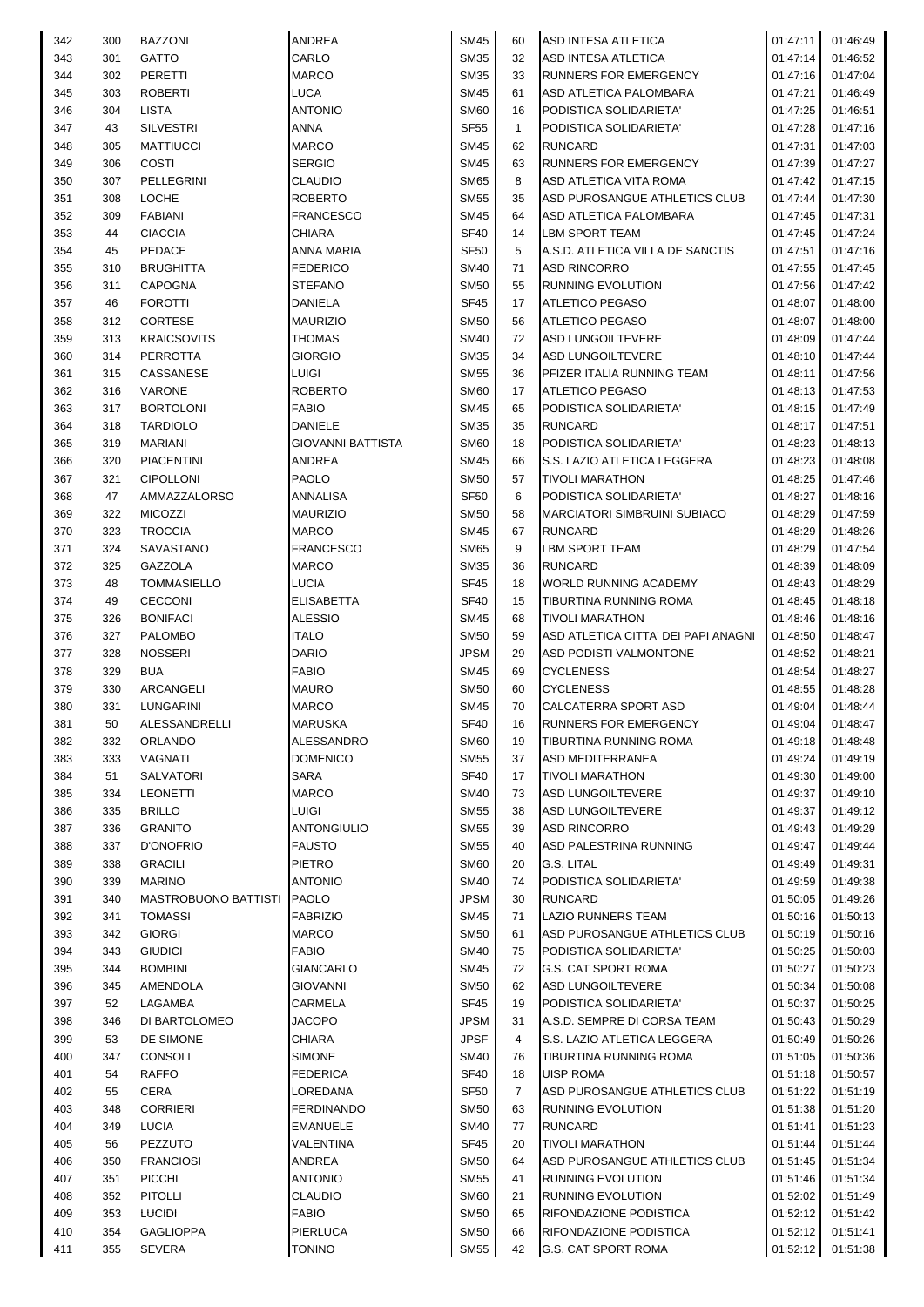| 413<br><b>MAURO</b><br>357<br><b>DI FAZIO</b><br><b>STEFANO</b><br>414<br>GIAGU<br>358<br><b>CINTIO</b><br>415<br>359<br><b>LUIGINO</b><br>416<br>360<br><b>FELICI</b><br><b>GABRIELE</b><br>417<br>361<br>IANNILLI<br><b>GIANCARLO</b><br>418<br>362<br>CARRERA<br><b>FRANCO</b><br>419<br>363<br>LORENZO<br>GALIENI<br>420<br>364<br>PELLERITO<br><b>GIUSEPPE</b><br>421<br>365<br><b>TOGNALINI</b><br><b>ROBERTO</b><br>422<br>366<br><b>MARIANI</b><br>LORENZO<br>423<br>367<br><b>BERNARDINI</b><br>LUCIANO CRISTIAN<br>424<br>368<br><b>HASSEMER</b><br><b>EUGENIO</b><br>425<br><b>TARALLO</b><br>ALESSANDRO<br>369<br>426<br>370<br><b>CRESCENTINI</b><br>ALESSANDRO<br>427<br>371<br>TOSTI<br><b>SERGIO</b><br>428<br>372<br>DI ROCCO<br><b>MASSIMILIANO</b><br><b>PIMPINI</b><br>429<br>373<br>ANDREA<br>430<br>57<br><b>BOGDAN</b><br><b>CORNELIA</b><br>431<br>374<br><b>TESTA</b><br><b>MASSIMO</b><br>432<br>375<br>DI FRANCESCANTONIO<br><b>MAURIZIO</b><br>433<br>VIOTTI<br>ANNA RITA<br>58<br>434<br>59<br><b>SCALISI</b><br><b>DOMINGA</b><br>435<br>376<br>LAUSI<br>CLAUDIO<br>436<br>377<br><b>ANTONIPIERI</b><br><b>STEFANO</b><br>437<br>378<br><b>POTENTE</b><br><b>ENZO</b><br><b>DARIO</b><br>438<br>379<br><b>APICELLA</b><br>GAIA<br>439<br>60<br><b>CORTESE</b><br><b>MASSIMO</b><br>440<br>380<br><b>GALLITTO</b><br><b>FABIO</b><br>441<br>381<br><b>SCIALANGA</b><br>442<br>382<br><b>BARTUCCA</b><br><b>SIMONE</b><br>443<br>383<br>CALCAGNI<br><b>EMILIANO</b><br>444<br>384<br><b>FATICONI</b><br>MAXIMILIANO<br>445<br>385<br>QUADRANI<br>ARMANDO | <b>SM50</b><br><b>SM50</b><br><b>SM55</b><br><b>SM45</b><br><b>SM50</b><br><b>SM45</b><br>SM35<br><b>JPSM</b><br><b>SM60</b><br><b>SM65</b><br><b>SM45</b><br><b>SM55</b><br>SM45<br><b>SM50</b><br>SM55<br><b>SM45</b><br><b>JPSM</b><br><b>SF40</b><br>SM35<br><b>SM60</b><br><b>SF45</b><br><b>SF40</b><br><b>SM65</b><br><b>SM50</b><br><b>SM45</b><br><b>SM35</b><br><b>JPSF</b><br><b>SM50</b><br><b>SM55</b> | 67<br>68<br>43<br>74<br>69<br>75<br>37<br>32<br>22<br>10<br>76<br>44<br>77<br>70<br>45<br>78<br>33<br>19<br>38<br>23<br>21<br>20<br>11<br>71<br>79<br>39<br>5<br>72 | <b>CYCLENESS</b><br>HAPPY RUNNER CLUB - MI638<br><b>ASD RINCORRO</b><br><b>ASD LUNGOILTEVERE</b><br>A.S.D. SEMPRE DI CORSA TEAM<br>TIBURTINA RUNNING ROMA<br>ASD MEDITERRANEA<br><b>RUNCARD</b><br><b>MARATHON ROMA CASTELFUSANO</b><br><b>ATLETICA TUSCULUM</b><br>A.S.D. ATLETICA VILLA DE SANCTIS<br>A.S.D. ATLETICA VILLA DE SANCTIS<br><b>G.S. CAT SPORT ROMA</b><br>PFIZER ITALIA RUNNING TEAM<br>A.S.D. ATLETICA VILLA DE SANCTIS<br>TIBURTINA RUNNING ROMA<br><b>G.S. BANCARI ROMANI</b><br><b>RUNCARD</b><br>A.S.D. SEMPRE DI CORSA TEAM<br>ATLETICO MONTEROTONDO<br>ASD ATLETICA PALOMBARA<br>9 92 RUNNING ASD<br>ASD MEDITERRANEA<br>ATLETICA OSTIA<br>TIBURTINA RUNNING ROMA<br>PODISTICA SOLIDARIETA'<br>A.S.D. SEMPRE DI CORSA TEAM | 01:53:00<br>01:53:00<br>01:53:13<br>01:53:17<br>01:53:18<br>01:53:21<br>01:53:22<br>01:53:54<br>01:53:56<br>01:53:58<br>01:54:00<br>01:54:01<br>01:54:04<br>01:54:05<br>01:54:08<br>01:54:11<br>01:54:15<br>01:54:17<br>01:54:17<br>01:54:18<br>01:54:20<br>01:54:27<br>01:54:32<br>01:54:35<br>01:54:39 | 01:52:33<br>01:52:37<br>01:53:03<br>01:52:52<br>01:53:02<br>01:52:55<br>01:53:17<br>01:53:35<br>01:53:32<br>01:53:19<br>01:53:25<br>01:53:25<br>01:53:36<br>01:54:00<br>01:53:31<br>01:53:43<br>01:54:06<br>01:53:43<br>01:54:03<br>01:53:51<br>01:53:44<br>01:53:55<br>01:54:26<br>01:54:17 |
|--------------------------------------------------------------------------------------------------------------------------------------------------------------------------------------------------------------------------------------------------------------------------------------------------------------------------------------------------------------------------------------------------------------------------------------------------------------------------------------------------------------------------------------------------------------------------------------------------------------------------------------------------------------------------------------------------------------------------------------------------------------------------------------------------------------------------------------------------------------------------------------------------------------------------------------------------------------------------------------------------------------------------------------------------------------------------------------------------------------------------------------------------------------------------------------------------------------------------------------------------------------------------------------------------------------------------------------------------------------------------------------------------------------------------------------------------------------------------------------------------------------------------------------------------------------------------------------|---------------------------------------------------------------------------------------------------------------------------------------------------------------------------------------------------------------------------------------------------------------------------------------------------------------------------------------------------------------------------------------------------------------------|---------------------------------------------------------------------------------------------------------------------------------------------------------------------|---------------------------------------------------------------------------------------------------------------------------------------------------------------------------------------------------------------------------------------------------------------------------------------------------------------------------------------------------------------------------------------------------------------------------------------------------------------------------------------------------------------------------------------------------------------------------------------------------------------------------------------------------------------------------------------------------------------------------------------------------|----------------------------------------------------------------------------------------------------------------------------------------------------------------------------------------------------------------------------------------------------------------------------------------------------------|----------------------------------------------------------------------------------------------------------------------------------------------------------------------------------------------------------------------------------------------------------------------------------------------|
|                                                                                                                                                                                                                                                                                                                                                                                                                                                                                                                                                                                                                                                                                                                                                                                                                                                                                                                                                                                                                                                                                                                                                                                                                                                                                                                                                                                                                                                                                                                                                                                      |                                                                                                                                                                                                                                                                                                                                                                                                                     |                                                                                                                                                                     |                                                                                                                                                                                                                                                                                                                                                                                                                                                                                                                                                                                                                                                                                                                                                   |                                                                                                                                                                                                                                                                                                          |                                                                                                                                                                                                                                                                                              |
|                                                                                                                                                                                                                                                                                                                                                                                                                                                                                                                                                                                                                                                                                                                                                                                                                                                                                                                                                                                                                                                                                                                                                                                                                                                                                                                                                                                                                                                                                                                                                                                      |                                                                                                                                                                                                                                                                                                                                                                                                                     |                                                                                                                                                                     |                                                                                                                                                                                                                                                                                                                                                                                                                                                                                                                                                                                                                                                                                                                                                   |                                                                                                                                                                                                                                                                                                          |                                                                                                                                                                                                                                                                                              |
|                                                                                                                                                                                                                                                                                                                                                                                                                                                                                                                                                                                                                                                                                                                                                                                                                                                                                                                                                                                                                                                                                                                                                                                                                                                                                                                                                                                                                                                                                                                                                                                      |                                                                                                                                                                                                                                                                                                                                                                                                                     |                                                                                                                                                                     |                                                                                                                                                                                                                                                                                                                                                                                                                                                                                                                                                                                                                                                                                                                                                   |                                                                                                                                                                                                                                                                                                          |                                                                                                                                                                                                                                                                                              |
|                                                                                                                                                                                                                                                                                                                                                                                                                                                                                                                                                                                                                                                                                                                                                                                                                                                                                                                                                                                                                                                                                                                                                                                                                                                                                                                                                                                                                                                                                                                                                                                      |                                                                                                                                                                                                                                                                                                                                                                                                                     |                                                                                                                                                                     |                                                                                                                                                                                                                                                                                                                                                                                                                                                                                                                                                                                                                                                                                                                                                   |                                                                                                                                                                                                                                                                                                          |                                                                                                                                                                                                                                                                                              |
|                                                                                                                                                                                                                                                                                                                                                                                                                                                                                                                                                                                                                                                                                                                                                                                                                                                                                                                                                                                                                                                                                                                                                                                                                                                                                                                                                                                                                                                                                                                                                                                      |                                                                                                                                                                                                                                                                                                                                                                                                                     |                                                                                                                                                                     |                                                                                                                                                                                                                                                                                                                                                                                                                                                                                                                                                                                                                                                                                                                                                   |                                                                                                                                                                                                                                                                                                          |                                                                                                                                                                                                                                                                                              |
|                                                                                                                                                                                                                                                                                                                                                                                                                                                                                                                                                                                                                                                                                                                                                                                                                                                                                                                                                                                                                                                                                                                                                                                                                                                                                                                                                                                                                                                                                                                                                                                      |                                                                                                                                                                                                                                                                                                                                                                                                                     |                                                                                                                                                                     |                                                                                                                                                                                                                                                                                                                                                                                                                                                                                                                                                                                                                                                                                                                                                   |                                                                                                                                                                                                                                                                                                          |                                                                                                                                                                                                                                                                                              |
|                                                                                                                                                                                                                                                                                                                                                                                                                                                                                                                                                                                                                                                                                                                                                                                                                                                                                                                                                                                                                                                                                                                                                                                                                                                                                                                                                                                                                                                                                                                                                                                      |                                                                                                                                                                                                                                                                                                                                                                                                                     |                                                                                                                                                                     |                                                                                                                                                                                                                                                                                                                                                                                                                                                                                                                                                                                                                                                                                                                                                   |                                                                                                                                                                                                                                                                                                          |                                                                                                                                                                                                                                                                                              |
|                                                                                                                                                                                                                                                                                                                                                                                                                                                                                                                                                                                                                                                                                                                                                                                                                                                                                                                                                                                                                                                                                                                                                                                                                                                                                                                                                                                                                                                                                                                                                                                      |                                                                                                                                                                                                                                                                                                                                                                                                                     |                                                                                                                                                                     |                                                                                                                                                                                                                                                                                                                                                                                                                                                                                                                                                                                                                                                                                                                                                   |                                                                                                                                                                                                                                                                                                          |                                                                                                                                                                                                                                                                                              |
|                                                                                                                                                                                                                                                                                                                                                                                                                                                                                                                                                                                                                                                                                                                                                                                                                                                                                                                                                                                                                                                                                                                                                                                                                                                                                                                                                                                                                                                                                                                                                                                      |                                                                                                                                                                                                                                                                                                                                                                                                                     |                                                                                                                                                                     |                                                                                                                                                                                                                                                                                                                                                                                                                                                                                                                                                                                                                                                                                                                                                   |                                                                                                                                                                                                                                                                                                          |                                                                                                                                                                                                                                                                                              |
|                                                                                                                                                                                                                                                                                                                                                                                                                                                                                                                                                                                                                                                                                                                                                                                                                                                                                                                                                                                                                                                                                                                                                                                                                                                                                                                                                                                                                                                                                                                                                                                      |                                                                                                                                                                                                                                                                                                                                                                                                                     |                                                                                                                                                                     |                                                                                                                                                                                                                                                                                                                                                                                                                                                                                                                                                                                                                                                                                                                                                   |                                                                                                                                                                                                                                                                                                          |                                                                                                                                                                                                                                                                                              |
|                                                                                                                                                                                                                                                                                                                                                                                                                                                                                                                                                                                                                                                                                                                                                                                                                                                                                                                                                                                                                                                                                                                                                                                                                                                                                                                                                                                                                                                                                                                                                                                      |                                                                                                                                                                                                                                                                                                                                                                                                                     |                                                                                                                                                                     |                                                                                                                                                                                                                                                                                                                                                                                                                                                                                                                                                                                                                                                                                                                                                   |                                                                                                                                                                                                                                                                                                          |                                                                                                                                                                                                                                                                                              |
|                                                                                                                                                                                                                                                                                                                                                                                                                                                                                                                                                                                                                                                                                                                                                                                                                                                                                                                                                                                                                                                                                                                                                                                                                                                                                                                                                                                                                                                                                                                                                                                      |                                                                                                                                                                                                                                                                                                                                                                                                                     |                                                                                                                                                                     |                                                                                                                                                                                                                                                                                                                                                                                                                                                                                                                                                                                                                                                                                                                                                   |                                                                                                                                                                                                                                                                                                          |                                                                                                                                                                                                                                                                                              |
|                                                                                                                                                                                                                                                                                                                                                                                                                                                                                                                                                                                                                                                                                                                                                                                                                                                                                                                                                                                                                                                                                                                                                                                                                                                                                                                                                                                                                                                                                                                                                                                      |                                                                                                                                                                                                                                                                                                                                                                                                                     |                                                                                                                                                                     |                                                                                                                                                                                                                                                                                                                                                                                                                                                                                                                                                                                                                                                                                                                                                   |                                                                                                                                                                                                                                                                                                          |                                                                                                                                                                                                                                                                                              |
|                                                                                                                                                                                                                                                                                                                                                                                                                                                                                                                                                                                                                                                                                                                                                                                                                                                                                                                                                                                                                                                                                                                                                                                                                                                                                                                                                                                                                                                                                                                                                                                      |                                                                                                                                                                                                                                                                                                                                                                                                                     |                                                                                                                                                                     |                                                                                                                                                                                                                                                                                                                                                                                                                                                                                                                                                                                                                                                                                                                                                   |                                                                                                                                                                                                                                                                                                          |                                                                                                                                                                                                                                                                                              |
|                                                                                                                                                                                                                                                                                                                                                                                                                                                                                                                                                                                                                                                                                                                                                                                                                                                                                                                                                                                                                                                                                                                                                                                                                                                                                                                                                                                                                                                                                                                                                                                      |                                                                                                                                                                                                                                                                                                                                                                                                                     |                                                                                                                                                                     |                                                                                                                                                                                                                                                                                                                                                                                                                                                                                                                                                                                                                                                                                                                                                   |                                                                                                                                                                                                                                                                                                          |                                                                                                                                                                                                                                                                                              |
|                                                                                                                                                                                                                                                                                                                                                                                                                                                                                                                                                                                                                                                                                                                                                                                                                                                                                                                                                                                                                                                                                                                                                                                                                                                                                                                                                                                                                                                                                                                                                                                      |                                                                                                                                                                                                                                                                                                                                                                                                                     |                                                                                                                                                                     |                                                                                                                                                                                                                                                                                                                                                                                                                                                                                                                                                                                                                                                                                                                                                   |                                                                                                                                                                                                                                                                                                          |                                                                                                                                                                                                                                                                                              |
|                                                                                                                                                                                                                                                                                                                                                                                                                                                                                                                                                                                                                                                                                                                                                                                                                                                                                                                                                                                                                                                                                                                                                                                                                                                                                                                                                                                                                                                                                                                                                                                      |                                                                                                                                                                                                                                                                                                                                                                                                                     |                                                                                                                                                                     |                                                                                                                                                                                                                                                                                                                                                                                                                                                                                                                                                                                                                                                                                                                                                   |                                                                                                                                                                                                                                                                                                          |                                                                                                                                                                                                                                                                                              |
|                                                                                                                                                                                                                                                                                                                                                                                                                                                                                                                                                                                                                                                                                                                                                                                                                                                                                                                                                                                                                                                                                                                                                                                                                                                                                                                                                                                                                                                                                                                                                                                      |                                                                                                                                                                                                                                                                                                                                                                                                                     |                                                                                                                                                                     |                                                                                                                                                                                                                                                                                                                                                                                                                                                                                                                                                                                                                                                                                                                                                   |                                                                                                                                                                                                                                                                                                          |                                                                                                                                                                                                                                                                                              |
|                                                                                                                                                                                                                                                                                                                                                                                                                                                                                                                                                                                                                                                                                                                                                                                                                                                                                                                                                                                                                                                                                                                                                                                                                                                                                                                                                                                                                                                                                                                                                                                      |                                                                                                                                                                                                                                                                                                                                                                                                                     |                                                                                                                                                                     |                                                                                                                                                                                                                                                                                                                                                                                                                                                                                                                                                                                                                                                                                                                                                   |                                                                                                                                                                                                                                                                                                          |                                                                                                                                                                                                                                                                                              |
|                                                                                                                                                                                                                                                                                                                                                                                                                                                                                                                                                                                                                                                                                                                                                                                                                                                                                                                                                                                                                                                                                                                                                                                                                                                                                                                                                                                                                                                                                                                                                                                      |                                                                                                                                                                                                                                                                                                                                                                                                                     |                                                                                                                                                                     |                                                                                                                                                                                                                                                                                                                                                                                                                                                                                                                                                                                                                                                                                                                                                   |                                                                                                                                                                                                                                                                                                          |                                                                                                                                                                                                                                                                                              |
|                                                                                                                                                                                                                                                                                                                                                                                                                                                                                                                                                                                                                                                                                                                                                                                                                                                                                                                                                                                                                                                                                                                                                                                                                                                                                                                                                                                                                                                                                                                                                                                      |                                                                                                                                                                                                                                                                                                                                                                                                                     |                                                                                                                                                                     |                                                                                                                                                                                                                                                                                                                                                                                                                                                                                                                                                                                                                                                                                                                                                   |                                                                                                                                                                                                                                                                                                          |                                                                                                                                                                                                                                                                                              |
|                                                                                                                                                                                                                                                                                                                                                                                                                                                                                                                                                                                                                                                                                                                                                                                                                                                                                                                                                                                                                                                                                                                                                                                                                                                                                                                                                                                                                                                                                                                                                                                      |                                                                                                                                                                                                                                                                                                                                                                                                                     |                                                                                                                                                                     |                                                                                                                                                                                                                                                                                                                                                                                                                                                                                                                                                                                                                                                                                                                                                   |                                                                                                                                                                                                                                                                                                          |                                                                                                                                                                                                                                                                                              |
|                                                                                                                                                                                                                                                                                                                                                                                                                                                                                                                                                                                                                                                                                                                                                                                                                                                                                                                                                                                                                                                                                                                                                                                                                                                                                                                                                                                                                                                                                                                                                                                      |                                                                                                                                                                                                                                                                                                                                                                                                                     |                                                                                                                                                                     |                                                                                                                                                                                                                                                                                                                                                                                                                                                                                                                                                                                                                                                                                                                                                   |                                                                                                                                                                                                                                                                                                          |                                                                                                                                                                                                                                                                                              |
|                                                                                                                                                                                                                                                                                                                                                                                                                                                                                                                                                                                                                                                                                                                                                                                                                                                                                                                                                                                                                                                                                                                                                                                                                                                                                                                                                                                                                                                                                                                                                                                      |                                                                                                                                                                                                                                                                                                                                                                                                                     |                                                                                                                                                                     |                                                                                                                                                                                                                                                                                                                                                                                                                                                                                                                                                                                                                                                                                                                                                   |                                                                                                                                                                                                                                                                                                          |                                                                                                                                                                                                                                                                                              |
|                                                                                                                                                                                                                                                                                                                                                                                                                                                                                                                                                                                                                                                                                                                                                                                                                                                                                                                                                                                                                                                                                                                                                                                                                                                                                                                                                                                                                                                                                                                                                                                      |                                                                                                                                                                                                                                                                                                                                                                                                                     |                                                                                                                                                                     |                                                                                                                                                                                                                                                                                                                                                                                                                                                                                                                                                                                                                                                                                                                                                   |                                                                                                                                                                                                                                                                                                          |                                                                                                                                                                                                                                                                                              |
|                                                                                                                                                                                                                                                                                                                                                                                                                                                                                                                                                                                                                                                                                                                                                                                                                                                                                                                                                                                                                                                                                                                                                                                                                                                                                                                                                                                                                                                                                                                                                                                      |                                                                                                                                                                                                                                                                                                                                                                                                                     |                                                                                                                                                                     |                                                                                                                                                                                                                                                                                                                                                                                                                                                                                                                                                                                                                                                                                                                                                   |                                                                                                                                                                                                                                                                                                          |                                                                                                                                                                                                                                                                                              |
|                                                                                                                                                                                                                                                                                                                                                                                                                                                                                                                                                                                                                                                                                                                                                                                                                                                                                                                                                                                                                                                                                                                                                                                                                                                                                                                                                                                                                                                                                                                                                                                      |                                                                                                                                                                                                                                                                                                                                                                                                                     |                                                                                                                                                                     |                                                                                                                                                                                                                                                                                                                                                                                                                                                                                                                                                                                                                                                                                                                                                   |                                                                                                                                                                                                                                                                                                          |                                                                                                                                                                                                                                                                                              |
|                                                                                                                                                                                                                                                                                                                                                                                                                                                                                                                                                                                                                                                                                                                                                                                                                                                                                                                                                                                                                                                                                                                                                                                                                                                                                                                                                                                                                                                                                                                                                                                      |                                                                                                                                                                                                                                                                                                                                                                                                                     |                                                                                                                                                                     |                                                                                                                                                                                                                                                                                                                                                                                                                                                                                                                                                                                                                                                                                                                                                   |                                                                                                                                                                                                                                                                                                          |                                                                                                                                                                                                                                                                                              |
|                                                                                                                                                                                                                                                                                                                                                                                                                                                                                                                                                                                                                                                                                                                                                                                                                                                                                                                                                                                                                                                                                                                                                                                                                                                                                                                                                                                                                                                                                                                                                                                      |                                                                                                                                                                                                                                                                                                                                                                                                                     |                                                                                                                                                                     |                                                                                                                                                                                                                                                                                                                                                                                                                                                                                                                                                                                                                                                                                                                                                   |                                                                                                                                                                                                                                                                                                          |                                                                                                                                                                                                                                                                                              |
|                                                                                                                                                                                                                                                                                                                                                                                                                                                                                                                                                                                                                                                                                                                                                                                                                                                                                                                                                                                                                                                                                                                                                                                                                                                                                                                                                                                                                                                                                                                                                                                      |                                                                                                                                                                                                                                                                                                                                                                                                                     |                                                                                                                                                                     |                                                                                                                                                                                                                                                                                                                                                                                                                                                                                                                                                                                                                                                                                                                                                   |                                                                                                                                                                                                                                                                                                          |                                                                                                                                                                                                                                                                                              |
|                                                                                                                                                                                                                                                                                                                                                                                                                                                                                                                                                                                                                                                                                                                                                                                                                                                                                                                                                                                                                                                                                                                                                                                                                                                                                                                                                                                                                                                                                                                                                                                      |                                                                                                                                                                                                                                                                                                                                                                                                                     |                                                                                                                                                                     |                                                                                                                                                                                                                                                                                                                                                                                                                                                                                                                                                                                                                                                                                                                                                   |                                                                                                                                                                                                                                                                                                          | 01:54:09                                                                                                                                                                                                                                                                                     |
|                                                                                                                                                                                                                                                                                                                                                                                                                                                                                                                                                                                                                                                                                                                                                                                                                                                                                                                                                                                                                                                                                                                                                                                                                                                                                                                                                                                                                                                                                                                                                                                      |                                                                                                                                                                                                                                                                                                                                                                                                                     |                                                                                                                                                                     |                                                                                                                                                                                                                                                                                                                                                                                                                                                                                                                                                                                                                                                                                                                                                   | 01:54:41                                                                                                                                                                                                                                                                                                 | 01:54:06                                                                                                                                                                                                                                                                                     |
|                                                                                                                                                                                                                                                                                                                                                                                                                                                                                                                                                                                                                                                                                                                                                                                                                                                                                                                                                                                                                                                                                                                                                                                                                                                                                                                                                                                                                                                                                                                                                                                      |                                                                                                                                                                                                                                                                                                                                                                                                                     |                                                                                                                                                                     |                                                                                                                                                                                                                                                                                                                                                                                                                                                                                                                                                                                                                                                                                                                                                   | 01:54:41                                                                                                                                                                                                                                                                                                 | 01:54:23                                                                                                                                                                                                                                                                                     |
|                                                                                                                                                                                                                                                                                                                                                                                                                                                                                                                                                                                                                                                                                                                                                                                                                                                                                                                                                                                                                                                                                                                                                                                                                                                                                                                                                                                                                                                                                                                                                                                      |                                                                                                                                                                                                                                                                                                                                                                                                                     |                                                                                                                                                                     | PODISTICA SOLIDARIETA'                                                                                                                                                                                                                                                                                                                                                                                                                                                                                                                                                                                                                                                                                                                            | 01:54:42                                                                                                                                                                                                                                                                                                 | 01:54:21                                                                                                                                                                                                                                                                                     |
|                                                                                                                                                                                                                                                                                                                                                                                                                                                                                                                                                                                                                                                                                                                                                                                                                                                                                                                                                                                                                                                                                                                                                                                                                                                                                                                                                                                                                                                                                                                                                                                      |                                                                                                                                                                                                                                                                                                                                                                                                                     | 46                                                                                                                                                                  | ATLETICA FIANO ROMANO                                                                                                                                                                                                                                                                                                                                                                                                                                                                                                                                                                                                                                                                                                                             | 01:54:47                                                                                                                                                                                                                                                                                                 | 01:54:24                                                                                                                                                                                                                                                                                     |
|                                                                                                                                                                                                                                                                                                                                                                                                                                                                                                                                                                                                                                                                                                                                                                                                                                                                                                                                                                                                                                                                                                                                                                                                                                                                                                                                                                                                                                                                                                                                                                                      |                                                                                                                                                                                                                                                                                                                                                                                                                     |                                                                                                                                                                     |                                                                                                                                                                                                                                                                                                                                                                                                                                                                                                                                                                                                                                                                                                                                                   |                                                                                                                                                                                                                                                                                                          |                                                                                                                                                                                                                                                                                              |
|                                                                                                                                                                                                                                                                                                                                                                                                                                                                                                                                                                                                                                                                                                                                                                                                                                                                                                                                                                                                                                                                                                                                                                                                                                                                                                                                                                                                                                                                                                                                                                                      | <b>JPSM</b>                                                                                                                                                                                                                                                                                                                                                                                                         | 34                                                                                                                                                                  | ASD ATLETICA PALOMBARA                                                                                                                                                                                                                                                                                                                                                                                                                                                                                                                                                                                                                                                                                                                            | 01:54:48                                                                                                                                                                                                                                                                                                 | 01:54:26                                                                                                                                                                                                                                                                                     |
|                                                                                                                                                                                                                                                                                                                                                                                                                                                                                                                                                                                                                                                                                                                                                                                                                                                                                                                                                                                                                                                                                                                                                                                                                                                                                                                                                                                                                                                                                                                                                                                      | <b>SM40</b>                                                                                                                                                                                                                                                                                                                                                                                                         | 78                                                                                                                                                                  | SPARTAN SPORT ACADEMY                                                                                                                                                                                                                                                                                                                                                                                                                                                                                                                                                                                                                                                                                                                             | 01:54:49                                                                                                                                                                                                                                                                                                 | 01:54:42                                                                                                                                                                                                                                                                                     |
|                                                                                                                                                                                                                                                                                                                                                                                                                                                                                                                                                                                                                                                                                                                                                                                                                                                                                                                                                                                                                                                                                                                                                                                                                                                                                                                                                                                                                                                                                                                                                                                      | SM50                                                                                                                                                                                                                                                                                                                                                                                                                | 73                                                                                                                                                                  | RUNNING EVOLUTION                                                                                                                                                                                                                                                                                                                                                                                                                                                                                                                                                                                                                                                                                                                                 | 01:54:54                                                                                                                                                                                                                                                                                                 | 01:54:41                                                                                                                                                                                                                                                                                     |
|                                                                                                                                                                                                                                                                                                                                                                                                                                                                                                                                                                                                                                                                                                                                                                                                                                                                                                                                                                                                                                                                                                                                                                                                                                                                                                                                                                                                                                                                                                                                                                                      | <b>SM50</b>                                                                                                                                                                                                                                                                                                                                                                                                         | 74                                                                                                                                                                  | PODISTICA MARE DI ROMA                                                                                                                                                                                                                                                                                                                                                                                                                                                                                                                                                                                                                                                                                                                            | 01:54:56                                                                                                                                                                                                                                                                                                 | 01:54:33                                                                                                                                                                                                                                                                                     |
| 446<br>386<br><b>CARONTI</b><br><b>IVANO</b>                                                                                                                                                                                                                                                                                                                                                                                                                                                                                                                                                                                                                                                                                                                                                                                                                                                                                                                                                                                                                                                                                                                                                                                                                                                                                                                                                                                                                                                                                                                                         | <b>SM50</b>                                                                                                                                                                                                                                                                                                                                                                                                         | 75                                                                                                                                                                  | ASD INTESA ATLETICA                                                                                                                                                                                                                                                                                                                                                                                                                                                                                                                                                                                                                                                                                                                               | 01:54:56                                                                                                                                                                                                                                                                                                 | 01:54:32                                                                                                                                                                                                                                                                                     |
|                                                                                                                                                                                                                                                                                                                                                                                                                                                                                                                                                                                                                                                                                                                                                                                                                                                                                                                                                                                                                                                                                                                                                                                                                                                                                                                                                                                                                                                                                                                                                                                      |                                                                                                                                                                                                                                                                                                                                                                                                                     |                                                                                                                                                                     |                                                                                                                                                                                                                                                                                                                                                                                                                                                                                                                                                                                                                                                                                                                                                   |                                                                                                                                                                                                                                                                                                          |                                                                                                                                                                                                                                                                                              |
| 447<br>61<br><b>SILVESTRI</b><br><b>SABRINA</b>                                                                                                                                                                                                                                                                                                                                                                                                                                                                                                                                                                                                                                                                                                                                                                                                                                                                                                                                                                                                                                                                                                                                                                                                                                                                                                                                                                                                                                                                                                                                      | <b>SF50</b>                                                                                                                                                                                                                                                                                                                                                                                                         | 8                                                                                                                                                                   | <b>ASD RINCORRO</b>                                                                                                                                                                                                                                                                                                                                                                                                                                                                                                                                                                                                                                                                                                                               | 01:55:04                                                                                                                                                                                                                                                                                                 | 01:54:55                                                                                                                                                                                                                                                                                     |
| <b>AURELIA</b><br>448<br>62<br><b>ROCCHI</b>                                                                                                                                                                                                                                                                                                                                                                                                                                                                                                                                                                                                                                                                                                                                                                                                                                                                                                                                                                                                                                                                                                                                                                                                                                                                                                                                                                                                                                                                                                                                         | <b>SF50</b>                                                                                                                                                                                                                                                                                                                                                                                                         | 9                                                                                                                                                                   | A.S.D. ATLETICA VILLA DE SANCTIS                                                                                                                                                                                                                                                                                                                                                                                                                                                                                                                                                                                                                                                                                                                  | 01:55:15                                                                                                                                                                                                                                                                                                 | 01:54:40                                                                                                                                                                                                                                                                                     |
| 449<br>387<br><b>ROSATI</b><br><b>ROBERTO</b>                                                                                                                                                                                                                                                                                                                                                                                                                                                                                                                                                                                                                                                                                                                                                                                                                                                                                                                                                                                                                                                                                                                                                                                                                                                                                                                                                                                                                                                                                                                                        | <b>SM50</b>                                                                                                                                                                                                                                                                                                                                                                                                         | 76                                                                                                                                                                  | PODISTICA VEIO                                                                                                                                                                                                                                                                                                                                                                                                                                                                                                                                                                                                                                                                                                                                    | 01:55:21                                                                                                                                                                                                                                                                                                 | 01:54:58                                                                                                                                                                                                                                                                                     |
| 450<br>388<br><b>VETRANO</b><br>ALESSANDRO                                                                                                                                                                                                                                                                                                                                                                                                                                                                                                                                                                                                                                                                                                                                                                                                                                                                                                                                                                                                                                                                                                                                                                                                                                                                                                                                                                                                                                                                                                                                           | <b>SM40</b>                                                                                                                                                                                                                                                                                                                                                                                                         | 79                                                                                                                                                                  | <b>ASD LUNGOILTEVERE</b>                                                                                                                                                                                                                                                                                                                                                                                                                                                                                                                                                                                                                                                                                                                          | 01:55:24                                                                                                                                                                                                                                                                                                 | 01:54:58                                                                                                                                                                                                                                                                                     |
|                                                                                                                                                                                                                                                                                                                                                                                                                                                                                                                                                                                                                                                                                                                                                                                                                                                                                                                                                                                                                                                                                                                                                                                                                                                                                                                                                                                                                                                                                                                                                                                      |                                                                                                                                                                                                                                                                                                                                                                                                                     |                                                                                                                                                                     |                                                                                                                                                                                                                                                                                                                                                                                                                                                                                                                                                                                                                                                                                                                                                   |                                                                                                                                                                                                                                                                                                          |                                                                                                                                                                                                                                                                                              |
| 451<br>63<br><b>PERNA</b><br><b>DANILA</b>                                                                                                                                                                                                                                                                                                                                                                                                                                                                                                                                                                                                                                                                                                                                                                                                                                                                                                                                                                                                                                                                                                                                                                                                                                                                                                                                                                                                                                                                                                                                           | SF40                                                                                                                                                                                                                                                                                                                                                                                                                | 21                                                                                                                                                                  | ASD ATLETICA PALOMBARA                                                                                                                                                                                                                                                                                                                                                                                                                                                                                                                                                                                                                                                                                                                            |                                                                                                                                                                                                                                                                                                          | 01:55:31 01:55:25                                                                                                                                                                                                                                                                            |
| 452<br><b>GNOCCHI</b><br><b>MARIO</b><br>389                                                                                                                                                                                                                                                                                                                                                                                                                                                                                                                                                                                                                                                                                                                                                                                                                                                                                                                                                                                                                                                                                                                                                                                                                                                                                                                                                                                                                                                                                                                                         | <b>SM70</b>                                                                                                                                                                                                                                                                                                                                                                                                         | $\overline{c}$                                                                                                                                                      | A.S.D. ATLETICA VILLA DE SANCTIS                                                                                                                                                                                                                                                                                                                                                                                                                                                                                                                                                                                                                                                                                                                  | 01:55:33                                                                                                                                                                                                                                                                                                 | 01:54:57                                                                                                                                                                                                                                                                                     |
| 453<br>TEDESCO<br>LAURA<br>64                                                                                                                                                                                                                                                                                                                                                                                                                                                                                                                                                                                                                                                                                                                                                                                                                                                                                                                                                                                                                                                                                                                                                                                                                                                                                                                                                                                                                                                                                                                                                        | <b>SF40</b>                                                                                                                                                                                                                                                                                                                                                                                                         | 22                                                                                                                                                                  | A.S.D. SEMPRE DI CORSA TEAM                                                                                                                                                                                                                                                                                                                                                                                                                                                                                                                                                                                                                                                                                                                       | 01:55:37                                                                                                                                                                                                                                                                                                 | 01:55:17                                                                                                                                                                                                                                                                                     |
| 454<br>DARIO<br>390<br>DI PIETRA                                                                                                                                                                                                                                                                                                                                                                                                                                                                                                                                                                                                                                                                                                                                                                                                                                                                                                                                                                                                                                                                                                                                                                                                                                                                                                                                                                                                                                                                                                                                                     | <b>SM45</b>                                                                                                                                                                                                                                                                                                                                                                                                         | 80                                                                                                                                                                  | A.S.D. ATLETICA VILLA DE SANCTIS                                                                                                                                                                                                                                                                                                                                                                                                                                                                                                                                                                                                                                                                                                                  | 01:55:49                                                                                                                                                                                                                                                                                                 | 01:55:14                                                                                                                                                                                                                                                                                     |
| 455<br>391<br><b>MARZANO</b><br><b>MASSIMO</b>                                                                                                                                                                                                                                                                                                                                                                                                                                                                                                                                                                                                                                                                                                                                                                                                                                                                                                                                                                                                                                                                                                                                                                                                                                                                                                                                                                                                                                                                                                                                       | <b>SM35</b>                                                                                                                                                                                                                                                                                                                                                                                                         | 40                                                                                                                                                                  | PODISTICA SOLIDARIETA'                                                                                                                                                                                                                                                                                                                                                                                                                                                                                                                                                                                                                                                                                                                            | 01:55:50                                                                                                                                                                                                                                                                                                 | 01:55:12                                                                                                                                                                                                                                                                                     |
|                                                                                                                                                                                                                                                                                                                                                                                                                                                                                                                                                                                                                                                                                                                                                                                                                                                                                                                                                                                                                                                                                                                                                                                                                                                                                                                                                                                                                                                                                                                                                                                      |                                                                                                                                                                                                                                                                                                                                                                                                                     |                                                                                                                                                                     |                                                                                                                                                                                                                                                                                                                                                                                                                                                                                                                                                                                                                                                                                                                                                   |                                                                                                                                                                                                                                                                                                          |                                                                                                                                                                                                                                                                                              |
| ALESSANDRO<br>456<br>392<br><b>MIZZON</b>                                                                                                                                                                                                                                                                                                                                                                                                                                                                                                                                                                                                                                                                                                                                                                                                                                                                                                                                                                                                                                                                                                                                                                                                                                                                                                                                                                                                                                                                                                                                            | <b>SM45</b>                                                                                                                                                                                                                                                                                                                                                                                                         | 81                                                                                                                                                                  | <b>RUNCARD</b>                                                                                                                                                                                                                                                                                                                                                                                                                                                                                                                                                                                                                                                                                                                                    | 01:55:50                                                                                                                                                                                                                                                                                                 | 01:55:30                                                                                                                                                                                                                                                                                     |
| 457<br>393<br>DI PASQUALE<br><b>VINCENZO</b>                                                                                                                                                                                                                                                                                                                                                                                                                                                                                                                                                                                                                                                                                                                                                                                                                                                                                                                                                                                                                                                                                                                                                                                                                                                                                                                                                                                                                                                                                                                                         | <b>SM50</b>                                                                                                                                                                                                                                                                                                                                                                                                         | 77                                                                                                                                                                  | A.S.D. FORCINA TEAM                                                                                                                                                                                                                                                                                                                                                                                                                                                                                                                                                                                                                                                                                                                               | 01:55:50                                                                                                                                                                                                                                                                                                 | 01:55:30                                                                                                                                                                                                                                                                                     |
| <b>ZOCCHI</b><br><b>MARIA ENRICA</b><br>458<br>65                                                                                                                                                                                                                                                                                                                                                                                                                                                                                                                                                                                                                                                                                                                                                                                                                                                                                                                                                                                                                                                                                                                                                                                                                                                                                                                                                                                                                                                                                                                                    | <b>SF40</b>                                                                                                                                                                                                                                                                                                                                                                                                         | 23                                                                                                                                                                  | PODISTICA SOLIDARIETA'                                                                                                                                                                                                                                                                                                                                                                                                                                                                                                                                                                                                                                                                                                                            | 01:55:52                                                                                                                                                                                                                                                                                                 | 01:55:24                                                                                                                                                                                                                                                                                     |
| 459<br>394<br><b>IRILLI</b><br>LUCIANO                                                                                                                                                                                                                                                                                                                                                                                                                                                                                                                                                                                                                                                                                                                                                                                                                                                                                                                                                                                                                                                                                                                                                                                                                                                                                                                                                                                                                                                                                                                                               | <b>SM50</b>                                                                                                                                                                                                                                                                                                                                                                                                         | 78                                                                                                                                                                  | <b>TIVOLI MARATHON</b>                                                                                                                                                                                                                                                                                                                                                                                                                                                                                                                                                                                                                                                                                                                            | 01:55:55                                                                                                                                                                                                                                                                                                 | 01:55:48                                                                                                                                                                                                                                                                                     |
|                                                                                                                                                                                                                                                                                                                                                                                                                                                                                                                                                                                                                                                                                                                                                                                                                                                                                                                                                                                                                                                                                                                                                                                                                                                                                                                                                                                                                                                                                                                                                                                      |                                                                                                                                                                                                                                                                                                                                                                                                                     |                                                                                                                                                                     |                                                                                                                                                                                                                                                                                                                                                                                                                                                                                                                                                                                                                                                                                                                                                   |                                                                                                                                                                                                                                                                                                          |                                                                                                                                                                                                                                                                                              |
| 395<br><b>MARTUCCI</b><br><b>PAOLO</b><br>460                                                                                                                                                                                                                                                                                                                                                                                                                                                                                                                                                                                                                                                                                                                                                                                                                                                                                                                                                                                                                                                                                                                                                                                                                                                                                                                                                                                                                                                                                                                                        | <b>SM45</b>                                                                                                                                                                                                                                                                                                                                                                                                         | 82                                                                                                                                                                  | A.S.D. SEMPRE DI CORSA TEAM                                                                                                                                                                                                                                                                                                                                                                                                                                                                                                                                                                                                                                                                                                                       | 01:55:57                                                                                                                                                                                                                                                                                                 | 01:55:41                                                                                                                                                                                                                                                                                     |
| ADEMO<br>461<br>396<br>BUZZI                                                                                                                                                                                                                                                                                                                                                                                                                                                                                                                                                                                                                                                                                                                                                                                                                                                                                                                                                                                                                                                                                                                                                                                                                                                                                                                                                                                                                                                                                                                                                         | SM50                                                                                                                                                                                                                                                                                                                                                                                                                | 79                                                                                                                                                                  | ATLETICO MONTEROTONDO                                                                                                                                                                                                                                                                                                                                                                                                                                                                                                                                                                                                                                                                                                                             | 01:56:05                                                                                                                                                                                                                                                                                                 | 01:55:55                                                                                                                                                                                                                                                                                     |
| 397<br>SAI<br>PAOLO<br>462                                                                                                                                                                                                                                                                                                                                                                                                                                                                                                                                                                                                                                                                                                                                                                                                                                                                                                                                                                                                                                                                                                                                                                                                                                                                                                                                                                                                                                                                                                                                                           | <b>SM50</b>                                                                                                                                                                                                                                                                                                                                                                                                         | 80                                                                                                                                                                  | PODISTICA SOLIDARIETA'                                                                                                                                                                                                                                                                                                                                                                                                                                                                                                                                                                                                                                                                                                                            | 01:56:13                                                                                                                                                                                                                                                                                                 | 01:55:48                                                                                                                                                                                                                                                                                     |
|                                                                                                                                                                                                                                                                                                                                                                                                                                                                                                                                                                                                                                                                                                                                                                                                                                                                                                                                                                                                                                                                                                                                                                                                                                                                                                                                                                                                                                                                                                                                                                                      |                                                                                                                                                                                                                                                                                                                                                                                                                     |                                                                                                                                                                     | ATLETICA MONTE MARIO                                                                                                                                                                                                                                                                                                                                                                                                                                                                                                                                                                                                                                                                                                                              | 01:56:14                                                                                                                                                                                                                                                                                                 | 01:56:06                                                                                                                                                                                                                                                                                     |
|                                                                                                                                                                                                                                                                                                                                                                                                                                                                                                                                                                                                                                                                                                                                                                                                                                                                                                                                                                                                                                                                                                                                                                                                                                                                                                                                                                                                                                                                                                                                                                                      |                                                                                                                                                                                                                                                                                                                                                                                                                     |                                                                                                                                                                     |                                                                                                                                                                                                                                                                                                                                                                                                                                                                                                                                                                                                                                                                                                                                                   |                                                                                                                                                                                                                                                                                                          |                                                                                                                                                                                                                                                                                              |
| DI FELICE<br>463<br>66<br>ANNAMARIA                                                                                                                                                                                                                                                                                                                                                                                                                                                                                                                                                                                                                                                                                                                                                                                                                                                                                                                                                                                                                                                                                                                                                                                                                                                                                                                                                                                                                                                                                                                                                  | SF60                                                                                                                                                                                                                                                                                                                                                                                                                | $\overline{2}$                                                                                                                                                      |                                                                                                                                                                                                                                                                                                                                                                                                                                                                                                                                                                                                                                                                                                                                                   |                                                                                                                                                                                                                                                                                                          |                                                                                                                                                                                                                                                                                              |
| <b>ROBERTO</b><br>464<br>398<br><b>ROCCA</b>                                                                                                                                                                                                                                                                                                                                                                                                                                                                                                                                                                                                                                                                                                                                                                                                                                                                                                                                                                                                                                                                                                                                                                                                                                                                                                                                                                                                                                                                                                                                         | <b>SM60</b>                                                                                                                                                                                                                                                                                                                                                                                                         | 24                                                                                                                                                                  | ASD ATLETICA VITA ROMA                                                                                                                                                                                                                                                                                                                                                                                                                                                                                                                                                                                                                                                                                                                            | 01:56:18                                                                                                                                                                                                                                                                                                 | 01:55:51                                                                                                                                                                                                                                                                                     |
| <b>MASSIMO</b><br>465<br>399<br>CAVALLUCCI                                                                                                                                                                                                                                                                                                                                                                                                                                                                                                                                                                                                                                                                                                                                                                                                                                                                                                                                                                                                                                                                                                                                                                                                                                                                                                                                                                                                                                                                                                                                           | <b>SM60</b>                                                                                                                                                                                                                                                                                                                                                                                                         | 25                                                                                                                                                                  | PODISTICA SOLIDARIETA'                                                                                                                                                                                                                                                                                                                                                                                                                                                                                                                                                                                                                                                                                                                            | 01:56:28                                                                                                                                                                                                                                                                                                 | 01:55:55                                                                                                                                                                                                                                                                                     |
| <b>RAPONI</b><br><b>EMILIANO</b><br>466<br>400                                                                                                                                                                                                                                                                                                                                                                                                                                                                                                                                                                                                                                                                                                                                                                                                                                                                                                                                                                                                                                                                                                                                                                                                                                                                                                                                                                                                                                                                                                                                       | <b>SM40</b>                                                                                                                                                                                                                                                                                                                                                                                                         | 80                                                                                                                                                                  | SPARTAN SPORT ACADEMY                                                                                                                                                                                                                                                                                                                                                                                                                                                                                                                                                                                                                                                                                                                             | 01:56:33                                                                                                                                                                                                                                                                                                 | 01:56:13                                                                                                                                                                                                                                                                                     |
| 467<br>ISCARO<br><b>DOMENICO</b><br>401                                                                                                                                                                                                                                                                                                                                                                                                                                                                                                                                                                                                                                                                                                                                                                                                                                                                                                                                                                                                                                                                                                                                                                                                                                                                                                                                                                                                                                                                                                                                              | <b>SM65</b>                                                                                                                                                                                                                                                                                                                                                                                                         | 12                                                                                                                                                                  | RUNNING CLUB MARATONA DI ROMA                                                                                                                                                                                                                                                                                                                                                                                                                                                                                                                                                                                                                                                                                                                     | 01:56:35                                                                                                                                                                                                                                                                                                 | 01:56:01                                                                                                                                                                                                                                                                                     |
|                                                                                                                                                                                                                                                                                                                                                                                                                                                                                                                                                                                                                                                                                                                                                                                                                                                                                                                                                                                                                                                                                                                                                                                                                                                                                                                                                                                                                                                                                                                                                                                      |                                                                                                                                                                                                                                                                                                                                                                                                                     |                                                                                                                                                                     |                                                                                                                                                                                                                                                                                                                                                                                                                                                                                                                                                                                                                                                                                                                                                   |                                                                                                                                                                                                                                                                                                          |                                                                                                                                                                                                                                                                                              |
| 468<br><b>ESPOSITO</b><br>402<br>SANDRO                                                                                                                                                                                                                                                                                                                                                                                                                                                                                                                                                                                                                                                                                                                                                                                                                                                                                                                                                                                                                                                                                                                                                                                                                                                                                                                                                                                                                                                                                                                                              | <b>SM40</b>                                                                                                                                                                                                                                                                                                                                                                                                         | 81                                                                                                                                                                  | ATLETICA FIANO ROMANO                                                                                                                                                                                                                                                                                                                                                                                                                                                                                                                                                                                                                                                                                                                             | 01:56:35                                                                                                                                                                                                                                                                                                 | 01:56:11                                                                                                                                                                                                                                                                                     |
| ELENA<br>469<br>67<br><b>PESAVENTO</b>                                                                                                                                                                                                                                                                                                                                                                                                                                                                                                                                                                                                                                                                                                                                                                                                                                                                                                                                                                                                                                                                                                                                                                                                                                                                                                                                                                                                                                                                                                                                               | <b>SF45</b>                                                                                                                                                                                                                                                                                                                                                                                                         | 22                                                                                                                                                                  | <b>RUNNERS FOR EMERGENCY</b>                                                                                                                                                                                                                                                                                                                                                                                                                                                                                                                                                                                                                                                                                                                      | 01:56:35                                                                                                                                                                                                                                                                                                 | 01:56:16                                                                                                                                                                                                                                                                                     |
| 470<br>PATRIZIA<br>68<br><b>MELCHIOR</b>                                                                                                                                                                                                                                                                                                                                                                                                                                                                                                                                                                                                                                                                                                                                                                                                                                                                                                                                                                                                                                                                                                                                                                                                                                                                                                                                                                                                                                                                                                                                             | <b>SF50</b>                                                                                                                                                                                                                                                                                                                                                                                                         | 10                                                                                                                                                                  | ASD RUN FOR FUN                                                                                                                                                                                                                                                                                                                                                                                                                                                                                                                                                                                                                                                                                                                                   | 01:56:39                                                                                                                                                                                                                                                                                                 | 01:56:39                                                                                                                                                                                                                                                                                     |
| 471<br><b>PETRUCCI</b><br><b>SERGIO</b><br>403                                                                                                                                                                                                                                                                                                                                                                                                                                                                                                                                                                                                                                                                                                                                                                                                                                                                                                                                                                                                                                                                                                                                                                                                                                                                                                                                                                                                                                                                                                                                       | <b>SM60</b>                                                                                                                                                                                                                                                                                                                                                                                                         | 26                                                                                                                                                                  | ASD RUN FOR FUN                                                                                                                                                                                                                                                                                                                                                                                                                                                                                                                                                                                                                                                                                                                                   | 01:56:39                                                                                                                                                                                                                                                                                                 | 01:56:39                                                                                                                                                                                                                                                                                     |
| 69                                                                                                                                                                                                                                                                                                                                                                                                                                                                                                                                                                                                                                                                                                                                                                                                                                                                                                                                                                                                                                                                                                                                                                                                                                                                                                                                                                                                                                                                                                                                                                                   |                                                                                                                                                                                                                                                                                                                                                                                                                     |                                                                                                                                                                     |                                                                                                                                                                                                                                                                                                                                                                                                                                                                                                                                                                                                                                                                                                                                                   |                                                                                                                                                                                                                                                                                                          |                                                                                                                                                                                                                                                                                              |
| <b>TITIANA</b><br>472<br><b>STOICA</b>                                                                                                                                                                                                                                                                                                                                                                                                                                                                                                                                                                                                                                                                                                                                                                                                                                                                                                                                                                                                                                                                                                                                                                                                                                                                                                                                                                                                                                                                                                                                               | <b>SF45</b>                                                                                                                                                                                                                                                                                                                                                                                                         | 23                                                                                                                                                                  | <b>MARCIATORI SIMBRUINI SUBIACO</b>                                                                                                                                                                                                                                                                                                                                                                                                                                                                                                                                                                                                                                                                                                               | 01:56:40                                                                                                                                                                                                                                                                                                 | 01:56:10                                                                                                                                                                                                                                                                                     |
| 473<br><b>CLAUDIO</b><br>404<br><b>FASTELLI</b>                                                                                                                                                                                                                                                                                                                                                                                                                                                                                                                                                                                                                                                                                                                                                                                                                                                                                                                                                                                                                                                                                                                                                                                                                                                                                                                                                                                                                                                                                                                                      | SM55                                                                                                                                                                                                                                                                                                                                                                                                                | 47                                                                                                                                                                  | A.S.D. SEMPRE DI CORSA TEAM                                                                                                                                                                                                                                                                                                                                                                                                                                                                                                                                                                                                                                                                                                                       | 01:56:46                                                                                                                                                                                                                                                                                                 | 01:56:37                                                                                                                                                                                                                                                                                     |
| <b>FABIO</b><br>474<br><b>CAMPOLONGO</b><br>405                                                                                                                                                                                                                                                                                                                                                                                                                                                                                                                                                                                                                                                                                                                                                                                                                                                                                                                                                                                                                                                                                                                                                                                                                                                                                                                                                                                                                                                                                                                                      | <b>SM40</b>                                                                                                                                                                                                                                                                                                                                                                                                         | 82                                                                                                                                                                  | A.S.D. SEMPRE DI CORSA TEAM                                                                                                                                                                                                                                                                                                                                                                                                                                                                                                                                                                                                                                                                                                                       | 01:56:50                                                                                                                                                                                                                                                                                                 | 01:56:09                                                                                                                                                                                                                                                                                     |
| 475<br><b>PAOLA</b><br>70<br>TAGLIABUE                                                                                                                                                                                                                                                                                                                                                                                                                                                                                                                                                                                                                                                                                                                                                                                                                                                                                                                                                                                                                                                                                                                                                                                                                                                                                                                                                                                                                                                                                                                                               | <b>SF55</b>                                                                                                                                                                                                                                                                                                                                                                                                         | $\overline{2}$                                                                                                                                                      | ATLETICO MONTEROTONDO                                                                                                                                                                                                                                                                                                                                                                                                                                                                                                                                                                                                                                                                                                                             | 01:56:54                                                                                                                                                                                                                                                                                                 | 01:56:51                                                                                                                                                                                                                                                                                     |
| 476<br>71<br><b>BOSCHI</b><br><b>FLORIANA</b>                                                                                                                                                                                                                                                                                                                                                                                                                                                                                                                                                                                                                                                                                                                                                                                                                                                                                                                                                                                                                                                                                                                                                                                                                                                                                                                                                                                                                                                                                                                                        | <b>SF40</b>                                                                                                                                                                                                                                                                                                                                                                                                         | 24                                                                                                                                                                  | ATLETICO MONTEROTONDO                                                                                                                                                                                                                                                                                                                                                                                                                                                                                                                                                                                                                                                                                                                             | 01:57:01                                                                                                                                                                                                                                                                                                 | 01:56:58                                                                                                                                                                                                                                                                                     |
|                                                                                                                                                                                                                                                                                                                                                                                                                                                                                                                                                                                                                                                                                                                                                                                                                                                                                                                                                                                                                                                                                                                                                                                                                                                                                                                                                                                                                                                                                                                                                                                      |                                                                                                                                                                                                                                                                                                                                                                                                                     |                                                                                                                                                                     |                                                                                                                                                                                                                                                                                                                                                                                                                                                                                                                                                                                                                                                                                                                                                   |                                                                                                                                                                                                                                                                                                          |                                                                                                                                                                                                                                                                                              |
| 477<br>72<br>PIRAS<br>ANNA RITA                                                                                                                                                                                                                                                                                                                                                                                                                                                                                                                                                                                                                                                                                                                                                                                                                                                                                                                                                                                                                                                                                                                                                                                                                                                                                                                                                                                                                                                                                                                                                      | <b>SF50</b>                                                                                                                                                                                                                                                                                                                                                                                                         | 11                                                                                                                                                                  | <b>MARATHON ROMA CASTELFUSANO</b>                                                                                                                                                                                                                                                                                                                                                                                                                                                                                                                                                                                                                                                                                                                 | 01:57:11                                                                                                                                                                                                                                                                                                 | 01:56:47                                                                                                                                                                                                                                                                                     |
| 478<br>406<br>SABATELLA<br>ADALBERTO                                                                                                                                                                                                                                                                                                                                                                                                                                                                                                                                                                                                                                                                                                                                                                                                                                                                                                                                                                                                                                                                                                                                                                                                                                                                                                                                                                                                                                                                                                                                                 | <b>SM55</b>                                                                                                                                                                                                                                                                                                                                                                                                         | 48                                                                                                                                                                  | A.S.D. ATLETICA VILLA DE SANCTIS                                                                                                                                                                                                                                                                                                                                                                                                                                                                                                                                                                                                                                                                                                                  | 01:57:14                                                                                                                                                                                                                                                                                                 | 01:56:38                                                                                                                                                                                                                                                                                     |
| 479<br>73<br>NICOLETTA<br><b>MANNESCHI</b>                                                                                                                                                                                                                                                                                                                                                                                                                                                                                                                                                                                                                                                                                                                                                                                                                                                                                                                                                                                                                                                                                                                                                                                                                                                                                                                                                                                                                                                                                                                                           | <b>SF45</b>                                                                                                                                                                                                                                                                                                                                                                                                         | 24                                                                                                                                                                  | TIBURTINA RUNNING ROMA                                                                                                                                                                                                                                                                                                                                                                                                                                                                                                                                                                                                                                                                                                                            | 01:57:19                                                                                                                                                                                                                                                                                                 | 01:56:52                                                                                                                                                                                                                                                                                     |
| 480<br>407<br><b>MARINO</b><br><b>DANIELE</b>                                                                                                                                                                                                                                                                                                                                                                                                                                                                                                                                                                                                                                                                                                                                                                                                                                                                                                                                                                                                                                                                                                                                                                                                                                                                                                                                                                                                                                                                                                                                        | <b>SM45</b>                                                                                                                                                                                                                                                                                                                                                                                                         | 83                                                                                                                                                                  | ASD I.A.O. GYM CLUB LIBERTAS                                                                                                                                                                                                                                                                                                                                                                                                                                                                                                                                                                                                                                                                                                                      | 01:57:23                                                                                                                                                                                                                                                                                                 | 01:57:12                                                                                                                                                                                                                                                                                     |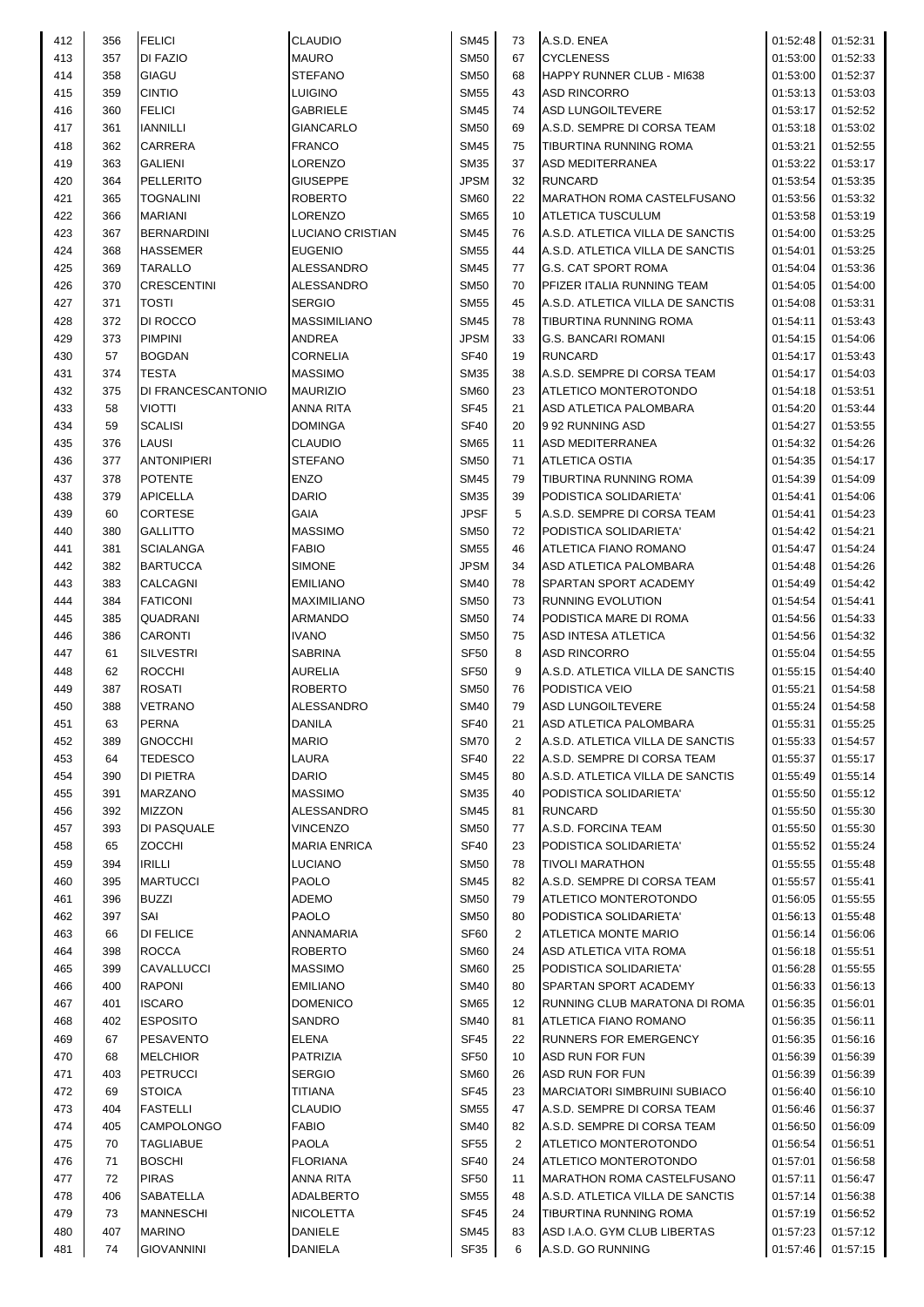| 482 | 75  | <b>VENTURI</b>        | <b>CHANTAL</b>          | <b>JPSF</b>      | 6              | <b>TIBURTINA RUNNING ROMA</b>    | 01:57:46 | 01:57:17 |
|-----|-----|-----------------------|-------------------------|------------------|----------------|----------------------------------|----------|----------|
| 483 | 408 | <b>PICA</b>           | <b>SEBASTIANO</b>       | <b>SM60</b>      | 27             | <b>ASD ALBATROS ROMA</b>         | 01:57:50 | 01:57:18 |
| 484 | 409 | <b>TAMMARO</b>        | <b>GERARDO</b>          | <b>SM40</b>      | 83             | A.S.D. ATLETICA VILLA DE SANCTIS | 01:58:01 | 01:57:24 |
| 485 | 76  | <b>FANELLI</b>        | ADELE                   | <b>SF40</b>      | 25             | ATLETICO MONTEROTONDO            | 01:58:03 | 01:58:00 |
| 486 | 410 | <b>AURELI</b>         | <b>MAURO</b>            | <b>SM50</b>      | 81             | <b>G.S. BANCARI ROMANI</b>       | 01:58:06 | 01:57:37 |
| 487 | 77  | <b>CECCARELLI</b>     | <b>CLAUDIA</b>          | <b>JPSF</b>      | $\overline{7}$ | ASD ESERCITO CECCHIGNOLA         | 01:58:12 | 01:57:48 |
|     |     |                       |                         |                  |                |                                  |          |          |
| 488 | 411 | <b>MALTAGLIATI</b>    | <b>MASSIMILIANO</b>     | <b>SM45</b>      | 84             | RUNNERS FOR EMERGENCY            | 01:58:15 | 01:58:04 |
| 489 | 412 | <b>SERARCANGELI</b>   | <b>PAOLO</b>            | <b>SM50</b>      | 82             | PODISTICA VEIO                   | 01:58:17 | 01:57:55 |
| 490 | 78  | <b>VANESCU</b>        | IONELA DANIELA          | <b>SF45</b>      | 25             | PODISTICA SOLIDARIETA'           | 01:58:18 | 01:57:42 |
| 491 | 79  | <b>PANDEL</b>         | ANETA                   | <b>SF40</b>      | 26             | ASD ALBATROS ROMA                | 01:58:22 | 01:57:49 |
| 492 | 413 | <b>CECCHETTI</b>      | <b>ALFREDO</b>          | <b>SM70</b>      | 3              | RUNNING EVOLUTION                | 01:58:34 | 01:58:21 |
| 493 | 414 | <b>TROMBONI</b>       | <b>ANTONIO</b>          | <b>SM50</b>      | 83             | <b>RUNCARD</b>                   | 01:58:36 | 01:58:04 |
| 494 | 415 | <b>BATTILLOCCHI</b>   | <b>FERDINANDO</b>       | <b>SM40</b>      | 84             | <b>ASD RINCORRO</b>              | 01:58:38 | 01:58:24 |
| 495 | 80  | <b>ESPOSITO</b>       | CLARISSA                | <b>JPSF</b>      | 8              | TIBURTINA RUNNING ROMA           | 01:58:38 | 01:58:12 |
| 496 | 81  | <b>MAURICI</b>        | <b>CRISTINA</b>         | <b>SF50</b>      | 12             | PODISTICA SOLIDARIETA'           | 01:58:40 | 01:58:16 |
| 497 | 416 | <b>COLOMBI</b>        | ANDREA                  | <b>SM45</b>      | 85             | ATLETICO MONTEROTONDO            | 01:59:02 | 01:58:58 |
| 498 | 417 | D'ADAMO               | <b>MARIO</b>            | <b>SM50</b>      | 84             | G.S. LITAL                       | 01:59:04 | 01:58:46 |
| 499 | 418 | <b>VITTORI</b>        | <b>ROBERTO</b>          | <b>SM50</b>      | 85             | PODISTICA VEIO                   | 01:59:14 |          |
|     |     |                       |                         |                  |                |                                  |          | 01:58:51 |
| 500 | 82  | <b>PAOLUCCI</b>       | <b>EMANUELA</b>         | <b>SF45</b>      | 26             | <b>RUNCARD</b>                   | 01:59:14 | 01:58:52 |
| 501 | 419 | <b>FIASCHETTI</b>     | <b>ANDREA</b>           | <b>SM45</b>      | 86             | TIBURTINA RUNNING ROMA           | 01:59:17 | 01:58:49 |
| 502 | 420 | <b>NOVELLI</b>        | <b>MARCO</b>            | <b>SM50</b>      | 86             | PODISTICA SOLIDARIETA'           | 01:59:24 | 01:59:01 |
| 503 | 83  | <b>BARTOLUCCI</b>     | <b>GERMANA</b>          | <b>SF45</b>      | 27             | PODISTICA SOLIDARIETA'           | 01:59:25 | 01:59:01 |
| 504 | 421 | <b>MARIOTTI</b>       | <b>FRANCO</b>           | <b>SM40</b>      | 85             | RUNNING EVOLUTION                | 01:59:49 | 01:59:33 |
| 505 | 84  | <b>ROSSI</b>          | <b>MARIA ANTONIETTA</b> | <b>SF55</b>      | 3              | RUNNING EVOLUTION                | 02:00:07 | 01:59:54 |
| 506 | 422 | DI CARLO              | <b>GIULIANO</b>         | <b>SM75</b>      | $\mathbf{1}$   | <b>ITALIANA RUNNING</b>          | 02:00:08 | 01:59:53 |
| 507 | 423 | <b>CARINI</b>         | ANDREA                  | <b>SM35</b>      | 41             | RUNNERS FOR EMERGENCY            | 02:00:13 | 02:00:02 |
| 508 | 424 | <b>OLIVIERI</b>       | <b>MASSIMO</b>          | <b>SM55</b>      | 49             | PODISTICA SOLIDARIETA'           | 02:00:20 | 01:59:55 |
| 509 | 425 | <b>RAGUZZINI</b>      | <b>PAOLO</b>            | <b>SM55</b>      | 50             | PODISTICA VEIO                   | 02:00:33 | 02:00:11 |
| 510 | 426 | <b>DE MATTIA</b>      | LUDOVICO                | <b>SM70</b>      | 4              | PODISTICA VEIO                   | 02:00:34 | 02:00:13 |
| 511 | 427 | <b>MONTAGNA</b>       | <b>NICOLA</b>           | <b>SM60</b>      | 28             | <b>TIVOLI MARATHON</b>           | 02:00:46 | 02:00:15 |
|     |     |                       |                         |                  |                |                                  |          |          |
| 512 | 428 | <b>DE SILVESTRIS</b>  | LORETO                  | <b>SM65</b>      | 13             | ATLETICO MONTEROTONDO            | 02:01:07 | 02:01:02 |
| 513 | 85  | <b>DE ANGELIS</b>     | <b>FRANCESCA</b>        | SF45             | 28             | RUNNERS FOR EMERGENCY            | 02:01:08 | 02:00:41 |
| 514 | 86  | <b>RECCHIA</b>        | GERMANA                 | <b>SF50</b>      | 13             | PODISTICA VEIO                   | 02:01:19 | 02:00:56 |
| 515 | 87  | <b>UCCI</b>           | CHIARA                  | <b>JPSF</b>      | 9              | <b>RUNCARD</b>                   | 02:01:31 | 02:00:53 |
| 516 | 429 | <b>GRANADOS</b>       | <b>ALESSIO</b>          | <b>JPSM</b>      | 35             | <b>RUNCARD</b>                   | 02:01:31 | 02:00:53 |
| 517 | 430 | <b>CIOLFI</b>         | <b>ROBERTO</b>          | <b>SM35</b>      | 42             | A.S.D. ATLETICA VILLA DE SANCTIS | 02:01:36 | 02:01:03 |
| 518 | 431 | <b>TEODORI</b>        | <b>STEFANO</b>          | <b>SM60</b>      | 29             | ATLETICO MONTEROTONDO            | 02:01:39 | 02:01:18 |
| 519 | 432 | <b>DI FLORIDO</b>     | <b>MASSIMO</b>          | <b>SM60</b>      | 30             | A.S.D. ATLETICA VILLA DE SANCTIS | 02:01:54 | 02:01:22 |
| 520 | 433 | <b>TESTA</b>          | <b>MASSIMILIANO</b>     | <b>SM45</b>      | 87             | <b>ATLETICA OSTIA</b>            | 02:02:02 | 02:01:43 |
| 521 | 434 | <b>MINNUCCI</b>       | <b>MARCO</b>            | <b>SM55</b>      | 51             | <b>ATLETICO PEGASO</b>           | 02:02:06 | 02:01:58 |
| 522 | 435 | <b>BALZERANI</b>      | UMBERTO                 | <b>SM55</b>      | 52             | PODISTICA SOLIDARIETA'           | 02:02:24 | 02:01:54 |
| 523 | 436 | <b>FORTE</b>          | CARLO                   | <b>SM70</b>      | 5              | <b>ASD MEDITERRANEA</b>          | 02:02:26 | 02:02:24 |
| 524 | 437 | LIBOA                 | ALESSANDRO              | <b>SM45</b>      | 88             | ATLETICO MONTEROTONDO            | 02:02:26 | 02:02:02 |
| 525 | 88  | <b>MOSCATELLI</b>     | <b>SIMONA</b>           | <b>SF35</b>      | $\overline{7}$ | ATLETICO MONTEROTONDO            | 02:02:27 | 02:02:01 |
|     |     |                       |                         |                  |                |                                  |          |          |
| 526 | 89  | <b>HIRNYAK</b>        | <b>SOFIYA</b>           | SF60             | 3              | <b>ATLETICO PEGASO</b>           | 02:02:29 | 02:02:23 |
| 527 | 90  | DI TOMMASO            | <b>ELDA</b>             | <b>SF55</b>      | 4              | ASD ATLETICA VITA ROMA           | 02:02:30 | 02:02:27 |
| 528 | 438 | <b>GALIENI</b>        | <b>SILVESTRO</b>        | <b>SM60</b>      | 31             | ASD ATLETICA VITA ROMA           | 02:02:31 | 02:02:28 |
| 529 | 91  | <b>PIOMBO</b>         | <b>IRENE</b>            | <b>JPSF</b>      | 10             | <b>G.S. CAT SPORT ROMA</b>       | 02:02:47 | 02:02:27 |
| 530 | 92  | <b>MESSERE</b>        | <b>TANIA</b>            | <b>SF45</b>      | 29             | <b>ASD RINCORRO</b>              | 02:02:50 | 02:02:40 |
| 531 | 439 | <b>BRENDA</b>         | <b>MAURIZIO</b>         | <b>SM55</b>      | 53             | <b>ASD LUNGOILTEVERE</b>         | 02:03:18 | 02:02:53 |
| 532 | 440 | <b>FRACASSO</b>       | <b>SIMONE</b>           | <b>JPSM</b>      | 36             | <b>RUNCARD</b>                   | 02:03:27 | 02:02:57 |
| 533 | 93  | <b>MESSECA</b>        | LOREDANA                | <b>SF45</b>      | 30             | A.S.D. GO RUNNING                | 02:03:33 | 02:03:16 |
| 534 | 441 | <b>MORGAN</b>         | JAMES                   | <b>SM40</b>      | 86             | <b>G.S. BANCARI ROMANI</b>       | 02:03:46 | 02:03:10 |
| 535 | 442 | <b>PROSPERINI</b>     | <b>STEFANO</b>          | <b>SM45</b>      | 89             | PODISTICA SOLIDARIETA'           | 02:04:05 | 02:03:39 |
| 536 | 94  | <b>MULLO TANDALLA</b> | MONICA DEL PILAR        | SF45             | 31             | RUNNING CLUB MARATONA DI ROMA    | 02:04:49 | 02:04:17 |
| 537 | 443 | <b>PRESCIUTTI</b>     | <b>RICCARDO</b>         | <b>SM50</b>      | 87             | <b>CYCLENESS</b>                 | 02:05:00 | 02:04:32 |
| 538 | 444 | <b>ZAMBONI</b>        | <b>CRISTIANO</b>        | <b>SM45</b>      | 90             | ASD MEDITERRANEA                 | 02:05:02 | 02:04:58 |
|     |     |                       |                         |                  |                |                                  |          |          |
| 539 | 95  | <b>MOI</b>            | BARBARA                 | SF <sub>40</sub> | 27             | ROMA ROAD RUNNERS                | 02:05:13 | 02:04:51 |
| 540 | 445 | <b>MARUCCIA</b>       | WALTER                  | <b>SM40</b>      | 87             | <b>RUNCARD</b>                   | 02:05:21 | 02:04:48 |
| 541 | 446 | <b>BRUNELLI</b>       | <b>ANTONIO</b>          | <b>SM55</b>      | 54             | <b>RUNCARD</b>                   | 02:05:22 | 02:04:50 |
| 542 | 447 | DA POZZO              | <b>LUCA</b>             | <b>SM35</b>      | 43             | <b>ASD TIVOLI MARATHON</b>       | 02:05:28 | 02:04:48 |
| 543 | 96  | <b>D'ANTONIO</b>      | ILARIA                  | <b>SF45</b>      | 32             | PODISTICA SOLIDARIETA'           | 02:05:28 | 02:05:04 |
| 544 | 448 | <b>BIANCO</b>         | <b>GIOVANNI</b>         | <b>SM70</b>      | 6              | PODISTICA CIAMPINO               | 02:06:06 | 02:05:48 |
| 545 | 449 | <b>DE BERARDINIS</b>  | <b>GIANCARLO</b>        | <b>SM50</b>      | 88             | ASD RUN FOR FUN                  | 02:06:13 | 02:06:08 |
| 546 | 97  | <b>SICA</b>           | MARIA                   | SF60             | 4              | A.S.D. ATLETICA VILLA DE SANCTIS | 02:06:14 | 02:05:38 |
| 547 | 450 | <b>REALE</b>          | <b>FRANCESCO</b>        | <b>SM35</b>      | 44             | A.S.D. GO RUNNING                | 02:06:21 | 02:05:50 |
| 548 | 98  | <b>CENNI</b>          | <b>PAOLA</b>            | <b>SF70</b>      | $\mathbf{1}$   | G.S. LITAL                       | 02:06:26 | 02:06:18 |
| 549 | 99  | <b>MORETTI</b>        | ANNA MARIA              | <b>SF40</b>      | 28             | <b>RUNNING EVOLUTION</b>         | 02:06:29 | 02:06:14 |
| 550 | 451 | COIRO                 | <b>OSCAR</b>            | <b>SM60</b>      | 32             | <b>RUNNING EVOLUTION</b>         | 02:06:54 | 02:06:40 |
| 551 | 452 | <b>TESTI</b>          | <b>ENRICO</b>           | <b>SM65</b>      | 14             | RUNNING CLUB MARATONA DI ROMA    | 02:07:02 | 02:06:28 |
|     |     |                       |                         |                  |                |                                  |          |          |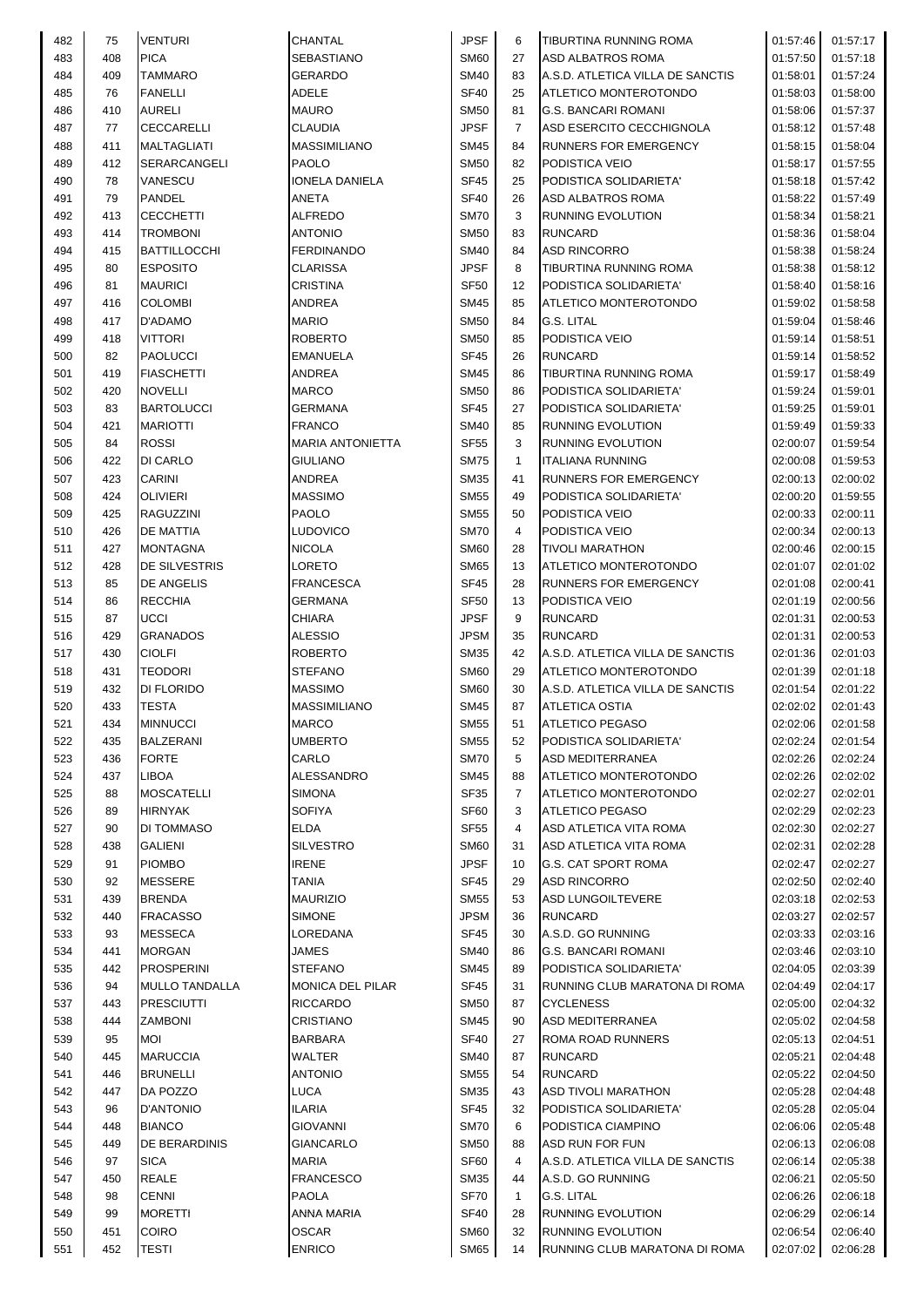| 552 | 100 | LORETI             | ANGELA                   | SF40             | 29             | <b>ASD CORRI CURES</b>          | 02:07:10 | 02:06:50 |
|-----|-----|--------------------|--------------------------|------------------|----------------|---------------------------------|----------|----------|
| 553 | 101 | <b>CELIA MAGNO</b> | <b>MARIA</b>             | <b>SF45</b>      | 33             | <b>RUNCARD</b>                  | 02:07:37 | 02:07:04 |
| 554 | 453 | <b>PELLICCIA</b>   | <b>VINCENZO</b>          | <b>SM65</b>      | 15             | <b>ASD MEDITERRANEA</b>         | 02:07:44 | 02:07:06 |
| 555 | 454 | <b>GABRIELLI</b>   | <b>DARIO</b>             | <b>SM45</b>      | 91             | PODISTICA SOLIDARIETA'          | 02:07:52 | 02:07:23 |
| 556 | 455 | <b>CUCCURU</b>     | <b>ALBERTO</b>           | <b>SM45</b>      | 92             | <b>ASD ATLETICA PALOMBARA</b>   | 02:08:08 | 02:07:28 |
| 557 | 456 | <b>TATULLI</b>     | <b>GIUSEPPE</b>          | <b>SM60</b>      | 33             | <b>RUNNING EVOLUTION</b>        | 02:08:09 | 02:07:54 |
| 558 | 457 | DI CICCO           | <b>RAFFAELE</b>          | <b>SM55</b>      | 55             | RUNNING EVOLUTION               | 02:08:17 | 02:08:06 |
| 559 | 102 | <b>SANTORI</b>     | <b>SILVIA</b>            | <b>SF45</b>      | 34             | <b>RUNNING EVOLUTION</b>        | 02:08:17 | 02:08:06 |
| 560 | 458 | <b>MARIANI</b>     | DANIELE                  | <b>SM55</b>      | 56             | <b>ASD RINCORRO</b>             | 02:08:31 | 02:08:21 |
| 561 | 459 | <b>BARCHIESI</b>   | <b>IVO</b>               | <b>SM65</b>      | 16             | GIOVANNI SCAVO VELLETRI         | 02:08:32 | 02:07:52 |
| 562 | 103 | <b>ROSSI</b>       | <b>CHIARA</b>            | <b>JPSF</b>      | 11             | <b>LBM SPORT TEAM</b>           | 02:09:26 | 02:09:24 |
| 563 | 460 | TIBERI             | <b>ROBERTO</b>           | <b>SM45</b>      | 93             | A.S.D. SEMPRE DI CORSA TEAM     | 02:09:33 | 02:09:15 |
| 564 | 461 | <b>PATIRELIS</b>   | <b>PANTELEIMON</b>       | <b>SM55</b>      | 57             | RUNNERS FOR EMERGENCY           | 02:09:37 | 02:09:29 |
| 565 | 104 | <b>BELLIA</b>      | <b>FRANCESCA</b>         | <b>SF45</b>      | 35             | ROMA ROAD RUNNERS               | 02:10:14 | 02:09:53 |
| 566 | 462 | <b>GHENDA</b>      | EMANUELE                 | <b>SM35</b>      | 45             | <b>RUNCARD</b>                  | 02:10:22 | 02:10:00 |
| 567 | 463 | <b>RANUCCI</b>     | <b>GIUSEPPE</b>          | <b>SM50</b>      | 89             | <b>TIVOLI MARATHON</b>          | 02:10:22 | 02:09:58 |
| 568 | 464 | LANZO              | <b>GAETANO</b>           | <b>SM50</b>      | 90             | <b>RUNCARD</b>                  | 02:10:22 | 02:09:59 |
| 569 | 105 | TONIARINI DORAZI   | LAURA                    | <b>SF50</b>      | 14             | PODISTICA SOLIDARIETA'          | 02:10:27 | 02:09:51 |
| 570 | 465 | <b>MANCINI</b>     | <b>FRANCO</b>            | <b>SM65</b>      | 17             | RUNNING EVOLUTION               | 02:10:41 | 02:10:27 |
| 571 | 466 | <b>CAPANNINI</b>   | <b>MARINO</b>            | <b>SM70</b>      | $\overline{7}$ | PODISTICA TORTRETESTE           | 02:11:06 | 02:10:54 |
| 572 | 467 | <b>DI TANNA</b>    | <b>AMATO NICOLA</b>      | <b>SM65</b>      | 18             | <b>ASD FULMINI &amp; SAETTE</b> | 02:11:23 | 02:10:48 |
| 573 | 106 | <b>BACIUCCHI</b>   | LUDOVICA                 | <b>JPSF</b>      | 12             | <b>G.S. BANCARI ROMANI</b>      | 02:11:25 | 02:10:52 |
| 574 | 107 | <b>MILANI</b>      | <b>NAOMI</b>             | <b>JPSF</b>      | 13             | <b>RUNCARD</b>                  | 02:11:32 | 02:10:54 |
| 575 | 468 | <b>PANARIELLO</b>  | <b>FULVIO</b>            | <b>SM40</b>      | 88             | <b>LBM SPORT TEAM</b>           | 02:11:50 | 02:11:18 |
| 576 | 469 | <b>FOGLIA</b>      | <b>MARIO</b>             | <b>SM50</b>      | 91             | A.S.D. SEMPRE DI CORSA TEAM     | 02:12:11 | 02:11:42 |
| 577 | 470 | SPERANZA           | <b>WALTER SEBASTIANO</b> | <b>SM40</b>      | 89             | <b>RUNNERS FOR EMERGENCY</b>    | 02:12:17 | 02:11:45 |
| 578 | 471 | <b>CONTI</b>       | <b>DAVIDE</b>            | <b>JPSM</b>      | 37             | RUNNERS FOR EMERGENCY           | 02:12:18 | 02:11:45 |
| 579 | 472 | <b>ROMEO</b>       | <b>GIANFRANCO</b>        | <b>SM50</b>      | 92             | AMICI PARCO CASTELLI ROMANI     | 02:12:21 | 02:11:50 |
| 580 | 473 | <b>MONTALDI</b>    | <b>CLAUDIO</b>           | <b>SM60</b>      | 34             | PODISTICA MARE DI ROMA          | 02:12:33 | 02:12:08 |
| 581 | 474 | <b>RUGGIERO</b>    | <b>FABIO</b>             | <b>SM60</b>      | 35             | ASD AMATORI VILLA PAMPHILI      | 02:12:42 | 02:12:12 |
| 582 | 108 | <b>ROCCHI</b>      | <b>EMILIA</b>            | <b>SF45</b>      | 36             | ASD PUROSANGUE ATHLETICS CLUB   | 02:13:20 | 02:13:09 |
| 583 | 109 | <b>INNOCENZI</b>   | <b>ALESSANDRA</b>        | <b>SF40</b>      | 30             | <b>RUNCARD</b>                  | 02:13:49 | 02:13:20 |
| 584 | 475 | <b>CUCCHIARONI</b> | <b>ANDREA</b>            | <b>SM70</b>      | 8              | ATLETICO MONTEROTONDO           | 02:13:58 | 02:13:24 |
| 585 | 476 | <b>MORENO</b>      | CARLO                    | <b>SM45</b>      | 94             | <b>ATLETICA VENAFRO</b>         | 02:14:09 | 02:13:45 |
| 586 | 477 | <b>ALOISIO</b>     | <b>RICCARDO</b>          | <b>SM45</b>      | 95             | ASD PUROSANGUE ATHLETICS CLUB   | 02:14:23 | 02:14:10 |
| 587 | 110 | <b>ERBI</b>        | <b>FRANCESCA</b>         | <b>SF45</b>      | 37             | ASD AMATORI VILLA PAMPHILI      | 02:14:30 | 02:14:24 |
| 588 | 111 | <b>ROSSI</b>       | <b>STEFANIA</b>          | <b>SF50</b>      | 15             | ROMA ROAD RUNNERS               | 02:14:31 | 02:14:09 |
| 589 | 478 | <b>POSSENTI</b>    | <b>MARIO</b>             | <b>SM65</b>      | 19             | ASD ATLETICA PALOMBARA          | 02:14:32 | 02:14:22 |
| 590 | 479 | <b>COCCHIERI</b>   | <b>BRUNO</b>             | SM40             | 90             | PODISTICA SOLIDARIETA'          | 02:14:35 | 02:13:58 |
| 591 | 480 | <b>TOGNI</b>       | <b>ENRICO</b>            | <b>SM50</b>      | 93             | TRAIL DEI DUE LAGHI             | 02:14:47 | 02:14:15 |
| 592 | 112 | <b>FARRONATO</b>   | LILIANA                  | SF <sub>50</sub> | 16             | <b>RUNNING EVOLUTION</b>        | 02:14:47 | 02:14:13 |
| 593 | 481 | SARGOLINI          | AMEDEO                   | <b>SM50</b>      | 94             | ATLETICA SCANDIANO              | 02:14:47 | 02:14:14 |
| 594 | 482 | <b>MERLI</b>       | <b>MARCO</b>             | <b>SM55</b>      | 58             | PASSO CAPPONI ASD               | 02:14:48 | 02:14:13 |
| 595 | 113 | <b>MARAFIOTI</b>   | <b>FRANCESCA</b>         | SF45             | 38             | <b>CYCLENESS</b>                | 02:15:07 | 02:14:39 |
| 596 | 114 | <b>CRESPI</b>      | VANIA                    | <b>SF45</b>      | 39             | <b>CYCLENESS</b>                | 02:15:07 | 02:14:37 |
| 597 | 115 | DI MARZO           | <b>ASSUNTA</b>           | <b>SF40</b>      | 31             | <b>CYCLENESS</b>                | 02:15:07 | 02:14:38 |
| 598 | 116 | VALENTE            | CRISTINA                 | <b>SF50</b>      | 17             | <b>CYCLENESS</b>                | 02:15:07 | 02:14:38 |
| 599 | 117 | BINI               | CARLA                    | SF40             | 32             | <b>CYCLENESS</b>                | 02:15:08 | 02:14:38 |
| 600 | 483 | <b>PONTESILLI</b>  | <b>FABIO</b>             | <b>SM50</b>      | 95             | <b>CYCLENESS</b>                | 02:15:09 | 02:14:40 |
| 601 | 118 | <b>SURIANO</b>     | <b>MICHELA</b>           | SF45             | 40             | <b>OSTIA FAMILYRUNNING</b>      | 02:15:51 | 02:15:21 |
| 602 | 484 | COLA               | <b>GIULIANO</b>          | SM40             | 91             | <b>OSTIA FAMILYRUNNING</b>      | 02:15:52 | 02:15:22 |
| 603 | 485 | <b>PEDONE</b>      | <b>MASSIMO</b>           | <b>SM60</b>      | 36             | RUNNING EVOLUTION               | 02:15:54 | 02:15:42 |
| 604 | 119 | <b>IBRAKOVIC</b>   | SENADA                   | SF <sub>55</sub> | 5              | A.S.D. SEMPRE DI CORSA TEAM     | 02:16:22 | 02:16:06 |
| 605 | 120 | <b>MASTRANGELO</b> | ERMINDA                  | SF35             | 8              | A.S.D. GO RUNNING               | 02:16:31 | 02:15:58 |
| 606 | 121 | <b>FLOQUET</b>     | VALERIA                  | SF45             | 41             | <b>RUNNERS FOR EMERGENCY</b>    | 02:16:33 | 02:16:05 |
| 607 | 486 | GUIDOBALDI         | ALBERTO                  | SM50             | 96             | RUNNERS FOR EMERGENCY           | 02:16:33 | 02:16:06 |
| 608 | 487 | DI PASTENA         | <b>VINCENZO</b>          | SM60             | 37             | PODISTICA TIBURTINA             | 02:16:57 | 02:16:29 |
| 609 | 122 | <b>BONEMEI</b>     | <b>CRISTINA</b>          | SF45             | 42             | ATLETICO PEGASO                 | 02:17:54 | 02:17:47 |
| 610 | 488 | <b>NICASTRO</b>    | <b>FABRIZIO</b>          | SM45             | 96             | PODISTICA SOLIDARIETA'          | 02:17:57 | 02:17:45 |
| 611 | 489 | <b>BERARDO</b>     | PIETRO                   | <b>SM70</b>      | 9              | ASD ATLETICA PALOMBARA          | 02:19:37 | 02:19:19 |
| 612 | 490 | <b>BALZOTTI</b>    | <b>ROSSANO</b>           | <b>SM40</b>      | 92             | ASD ATLETICA PALOMBARA          | 02:19:40 | 02:19:30 |
| 613 | 123 | <b>INNAMORATI</b>  | <b>PAOLA</b>             | <b>SF50</b>      | 18             | ASD ATLETICA VITA ROMA          | 02:19:51 | 02:19:24 |
| 614 | 124 | <b>MORGANTE</b>    | <b>MARA</b>              | SF <sub>50</sub> | 19             | A.S.D. SEMPRE DI CORSA TEAM     | 02:22:12 | 02:21:41 |
| 615 | 491 | DE SANTIS          | CARLO                    | SM65             | 20             | A.S.D. SEMPRE DI CORSA TEAM     | 02:22:16 | 02:21:44 |
| 616 | 492 | <b>FORTE</b>       | <b>LUCA</b>              | SM40             | 93             | <b>CYCLENESS</b>                | 02:22:59 | 02:22:59 |
| 617 | 125 | <b>CICCIOLA</b>    | <b>MARIA PIA</b>         | SF <sub>50</sub> | 20             | 992 RUNNING ASD                 | 02:23:17 | 02:22:44 |
| 618 | 493 | CAMPOSANO          | <b>GIUSEPPE</b>          | SM55             | 59             | A.S.D. SEMPRE DI CORSA TEAM     | 02:24:02 | 02:23:29 |
| 619 | 126 | <b>MOLTENI</b>     | JESSICA                  | SF45             | 43             | <b>MARCIATORI DESIO</b>         | 02:24:13 | 02:23:39 |
| 620 | 494 | SANTONI            | VALTER                   | <b>SM55</b>      | 60             | PODISTICA SOLIDARIETA'          | 02:24:29 | 02:24:06 |
| 621 | 127 | CAMPI              | LORELLA                  | SF <sub>55</sub> | 6              | PODISTICA SOLIDARIETA'          | 02:24:51 | 02:24:17 |
|     |     |                    |                          |                  |                |                                 |          |          |